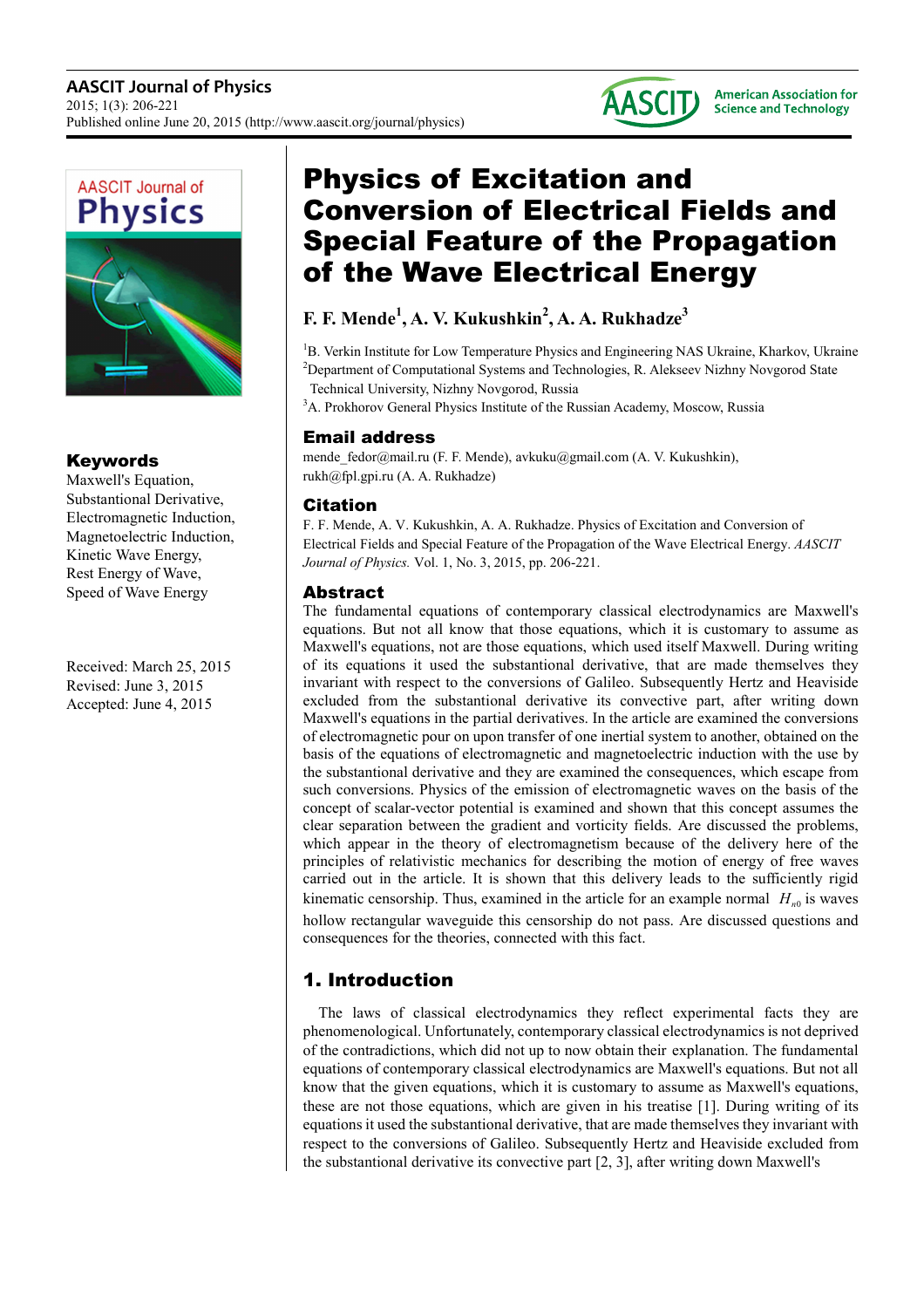equations in the partial derivatives. In this form the equations are invariant to the conversions of Lorenz and this approach laid way to the creation of the special theory of relativity (SR). In Maxwell's equations are not contained the indications of how occurs the emission of electromagnetic waves and which physics of this process.

In the article are examined the conversions of electromagnetic pour on upon transfer of one inertial system to another, obtained on the basis of the equations of electromagnetic and magnetoelectric induction with the use by the substantional derivative and they are examined the consequences, which escape from such conversions.

Present article is dedicated to questions of practical application and refinement of the ideas, presented in the article of authors [4]. The central clause of article [4] is reduced to the following assertion. The description of the phenomena, which relate to the scope of field theory, in particular, electromagnetic, is not complete, if we do not add to it the system of *mechanical* of relativistic vector *the equations of motion* for the scalar positively determined wave function of the energy density, *W* free field and vector density function of its pulse,

$$
\vec{g} = c^{-2}\vec{S},\qquad(1.1)
$$

where *S*  $\overline{a}$  is Poynting vector [5], *c* is speed of light in the vacuum.

Like as Maxwell equations establish at the arbitrary moment of time the differential linkage between two vector position functions in the 3d- space between the depending on the time vectors of magnetic,  $B$ , and electrical,  $E$ , fields, differential the equations indicated must establish the same connection between the scalar function *W* and the vector function **S**. Such equations must be mechanical. Therefore, in contrast to the Maxwell equations they must include explicitly the 3- vector  $V_E$ , which characterizes value and direction of speed for moving the energy density of field. This vector, thus, with the correct solution of general problem with the use *the complete* of system of equations must be strictly defined at the arbitrary point of space at the arbitrary moment of time (at any point of Minkowski's space). Let us note very crucial point. Namely, the complete of system of equations for determining the vectors of free electromagnetic field is now the system, which includes in itself simultaneously and system of Maxwell's equations, and the system of vector equations of motion for the energy densities and pulse of field. If this is so, that the particular solutions of Maxwell's equations for the vectors of the fields, which do not satisfy the system of vector equations of motion for the energy densities and pulse of this field, cannot then be considered as the physical solutions. Physical can be considered only such particular solutions of Maxwell's equations, which simultaneously satisfy equation of motion for the density of the energy-momentum of field or, otherwise, for which the 3- vector of the speed  $V_E$  can be accurately determined precisely from these equations of motion. In the theory of electromagnetism, thus, are included

the laws of relativistic mechanics, which creates in it fundamentally new situation. Namely, for the electromagnetic waves these laws, in the first place, determine the relativistic energy-kinematics of field and, in the second place, therefore, by them imputes the role "kinematic censorship", since far from for all particular solutions of Maxwell's equations relativistic energy-kinematics can be in principle determined. This was noted by the authors already in the first article on this problems [4].

Let us note that for the dispersion-free medium of vacuum the vector  $V_E$ , if it only can be determined for this particular solution Maxwell's equations, will be also vector for the velocity of propagation of energy of field. Furthermore, essential moment is the following. If

$$
\left|\vec{V}_E\right| < c \,,\tag{1.2}
$$

that the general principles of relativistic mechanics [5, 6] conduct to the assumption that the total energy of the field of the wave, which is freely extended in the vacuum, for which *is correctly selected* the wave function, must consist in this case (1.2) of two parts: rest energy and kinetic energy, which, strictly, and characterizes the energy-kinematics of the wave, moving in the vacuum with the speed  $V_E$ . Case (1.2) realizes for the surface waves (PW), which are extended in the vacuum above impedance plane [4]. It was [shown] in 1 that the function for the energy density of rest TM- polarized PW is determined by 4-scalar of the field1:

$$
\eta = \frac{1}{2} (\vec{B}^2 - \vec{E}^2) = W_B - W_E.
$$
 (1.3)

Let us note that in  $(1.3)$ , as it is everywhere lower in similar cases, before the bracket in the right side of the formula is omitted the coefficient  $(4\pi)^{-1}$ . The energy density of the rest of wave in this case is the energy density of permanent field, which, therefore, has no effect on, the displacement of kinetic wave energy. Essential is the fact that, according to the general principles of relativistic mechanics, the density of kinetic energy  $W^{(k)}$  in the moving, associated wave, the prime frame of reference (FR) must become zero,

$$
W^{\prime(k)} = 0 \tag{1.4}
$$

The energy density of rest is converted to FR (with the use of Lorenz conversions) by means of the additional multiplication of expression (1.3) (undertaken with the correct sign) to the Lorenz factor  $\gamma$ . Rest energy of wave in some final volume in FR taking into account relationship for the elements of volume,  $dV' = \gamma^{-1} dV$  (taking into account it is

 $\overline{a}$ 

<sup>1</sup> In formula (58) of article [4] was calculated 4- scalar (3) for TM-polarized PW. For this polarization at any point of space occurs, however, that  $\eta < 0$ , but in the right side of formula (58) into [2] stands erroneously positive sign, but not "minus". As it will be shown below, this error not what influences. Actually, for TMpolarized BY PW as the energy density of rest it is necessary simply to take expression for 4-scalar (1.3) with the sign "minus". On the contrary, for Thosepolarized PW the energy density of rest is determined by 4-scalar (1.3) with the positive sign.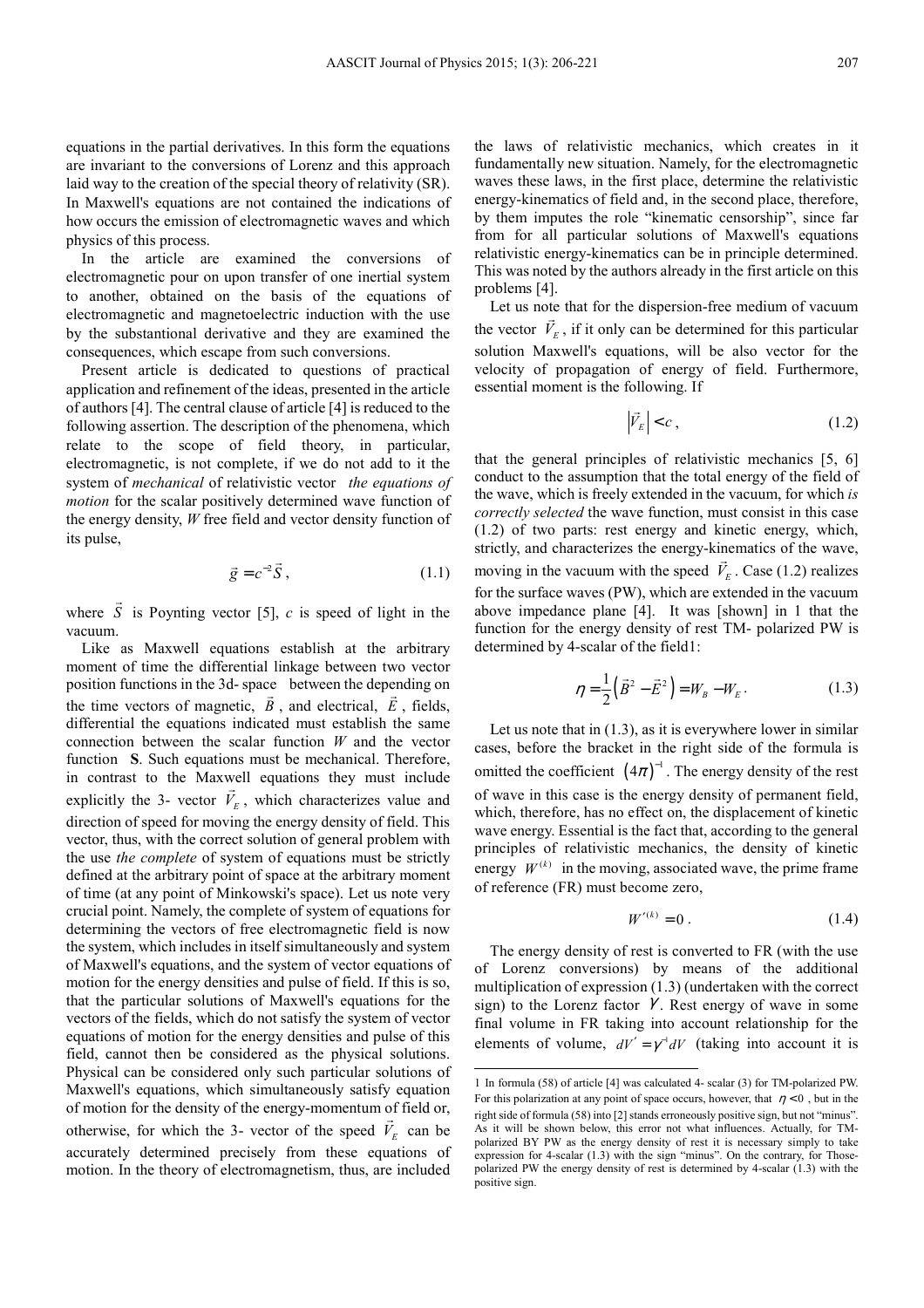Lorentz the decrease of lengths), after the integration for it of energy density remains, thus, the same, what it was in the fixed frame of reference (FFR). Consequently, rest energy of wave with its displacement in the space together with the wave at a velocity, which satisfies condition (1.2), remains the element, absolutely indifferent to the process of moving2. This (1.3) is connected with the fact that (the relativistic invariant of field. Hence it follows that the determination of this invariant and its properties they must play the leading part in the solution of problem regarding the density function of kinetic wave energy. Thus, if it proves to be (see it is below), that for the selected from Maxwell's equations particular solutions,  $\vec{E}$  and  $\vec{B}$ , property of invariant (1.3) they do not make possible to identify him as "energy density" in principle, then for this wave it is not possible to determine very concept "kinetic energy". The energy-kinematics of this wave proves to be in this case absolutely indeterminate. This wave does not pass "kinematic censorship". Consequently, the corresponding particular solutions of Maxwell's equations will not satisfy the requirements, which must be presented to the physical field, although in entire rest they, it would seem, very well reflect physics of wave processes. Such solutions of Maxwell's equations, nevertheless, must be rejected; their place they must engage other solutions, which pass "kinematic censorship" in the sense that their energy-kinematics it can be accurately determined.

Case (1.2) is remarkable from that point of view, that condition (1.2) makes it possible to assert that for this wave can exist FR, in which relationship (1.4), is fulfilled, if, of course, the concept "kinetic energy" of wave can be determined in principle. We into 1 have indicated one example, which relates to the surface wave [4].

However, for the electromagnetic (and gravitational) field the case is more characteristic

$$
\left|\vec{V}_{E}\right| = c\tag{1.5}
$$

The basic condition of the special theory of relativity (SR) superimpose in this case  $(1.5)$  prohibition on existence FR. For similar pour on 4-scalar (1.3) it is equal to zero,

$$
\eta = 0, \quad (W_B = W_E). \tag{1.6}
$$

G. Beytmen in its book [7] called fields, for which is satisfied the condition  $\eta \neq 0$ , not selfed-adjoin, and field, for which is satisfied condition  $(1.6)$ , by those by respectively self-adjoined. However, at present in the theory of electromagnetism a similar terminology is used in other sense. Therefore in order not to introduce confusion, we will call the fields, which g. Beytmen was called non-self-adjoint, longitudinal-transverse, and the fields, which satisfy condition (1.6) - by transverse, as this occurs actually.

The condition (1.6) for the transverse waves, which relates to case (1.5), speaks, that in this case the total energy of wave cannot be broken into the sum of kinetic energy and rest

 $\overline{a}$ 

energy; for similar pour on it cannot be indicated FR and, therefore, they do not have rest energy, these are - mass-free fields. "Kinetic energy" in such waves is entire total energy of wave.

From a relativistic point of view the 3-vector 
$$
\vec{g} = \sum_{i=1}^{3} g_i \vec{e}_i
$$

and scalar *W* form the 4-vector of the density of the energy-momentum of the wave:

$$
\vec{P} = \vec{g} - (W/c)\vec{e}_4.
$$
 (1.7)

If we take 4-divergence from (1.7) and to make level obtained scalar with zero, then taking into account (1.1) we will obtain the scalar equation:

$$
div\vec{S} + \partial W/\partial t = 0, \qquad (1.8)
$$

which is nothing else but the law of conservation of energy in the differential form for the field of the freely extended wave. Poynting into [8] established that for the arbitrary electromagnetic field in the vacuum, the values, entering in (1.8), are expressed as the vectors of field as follows:

$$
\vec{S} = c \left[ \vec{E} \times \vec{B} \right],\tag{1.9}
$$

$$
W = \frac{1}{2} (\vec{B}^2 + \vec{E}^2) = W_B + W_E.
$$
 (1.10)

Has great significance that that "the equation of energy" (1.8) is by no means "the equation of continuity", which connects the input it quantities **S** and *W*. On the contrary, for the 4-vector of the electric current density,

$$
\vec{J} = 4\pi \left( c^{-1} \vec{j} - \rho \vec{e}_4 \right) \tag{1.11}
$$

the equation, similar (1.8),

$$
div\vec{j} + \partial \rho / \partial t = 0 \qquad (1.12)
$$

appears, as it is known [5, 6], "the equation of continuity". This regarding indicates that the fact that

$$
\vec{j} = \rho \vec{V} \quad , \tag{1.13}
$$

where *V*  $\overline{\phantom{a}}$ where  $V$  is 3- vector, which characterizes motion FR, where  $\vec{j}' = 0$ ,  $\rho' = \gamma^{-1} \rho$ , relative to FFR, in coordinates of which is recorded equation  $(1.12)$ . Equation  $(1.12)$  is "the equation of continuity" because of the fact that the expression for 4-vector (1.11) is derived with the aid of the Lorenz conversions upon transfer from FR to FFR, executed for the 4-vector of current density, recorded in prime, FR, in which the three-dimensional components of 4-vector are equal to zero regarding and therefore  $\dot{J}' = -4\pi \rho' \vec{e}'_4$ . Nothing the similar to 4-vector (1.7) in connection with said and cannot be carried out. This means that "the Umov formula",

$$
\vec{S} = \vec{V}_E W , \qquad (1.14)
$$

<sup>2</sup> With the same success it is possible to say [4] that the density function of rest energy PW (energy of permanent field) remains on the spot, without being anywhere moved.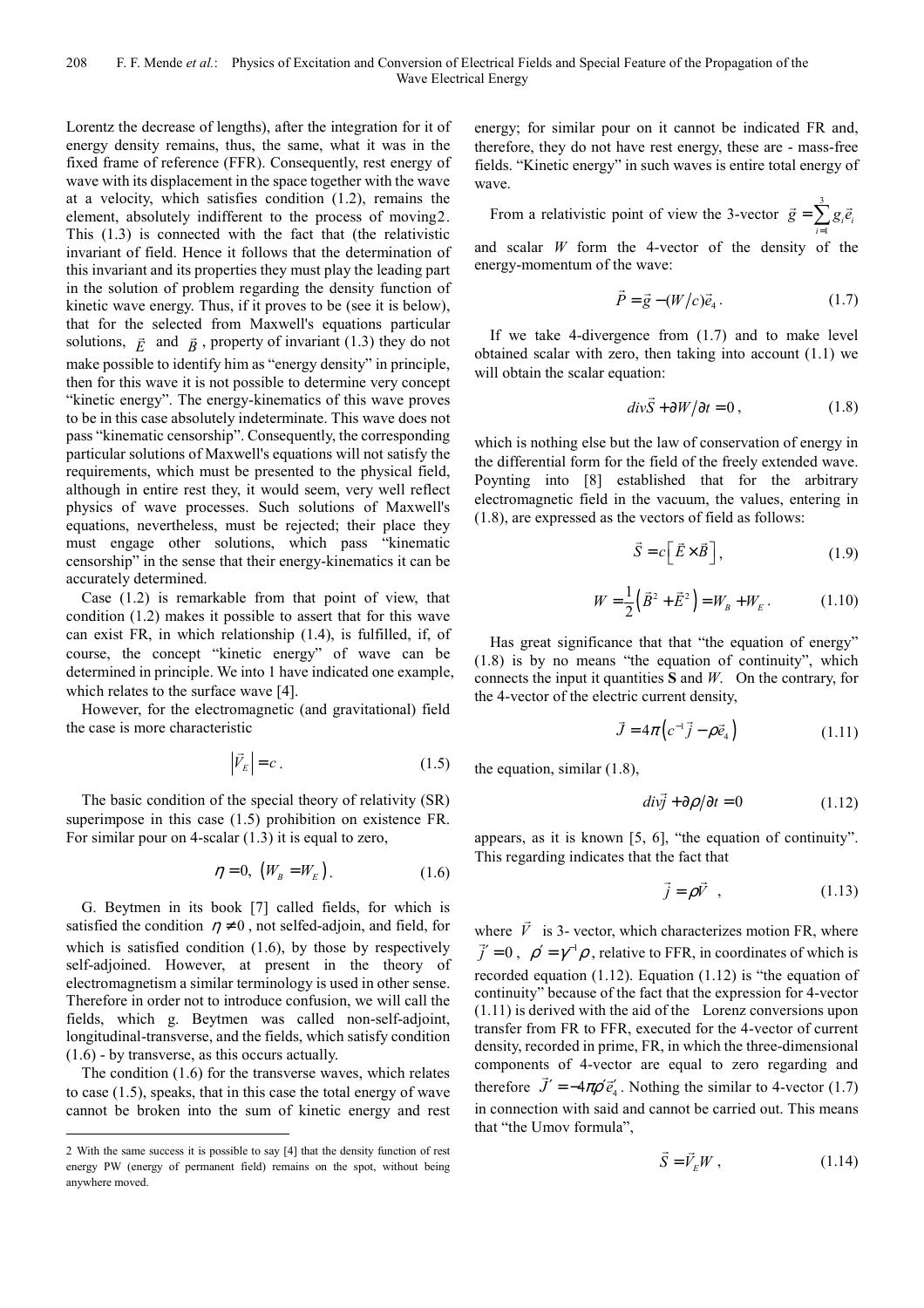which Umov obtained 30 years prior to relativistic revolution in physics [9] and, and, in connection with to the motion of energy of acoustic waves in the solid body, for the electromagnetic waves, from a relativistic point of view, it was not well-off. This especially one can see well from the fact that in the case (1.5) OF FR for the electromagnetic waves there does not exist. Moreover, as it was shown in [4] in connection with PW, in the case  $(1.2)$ , when for the electromagnetic wave it is possible to indicate FR, the three-dimensional components of 4-vector (1.7) in it are by no means equal to zero. Consequently, and in this case existence of the vector **S** in FFR is not explained by the convection of energy density. Nevertheless, formula (1.12) widely is used in the theory of electromagnetism [10, 11] for enumerating the module  $V_E$ , but, as a rule, into somewhat different size:

$$
\left|\vec{V}_{E}\right| = \overline{S}_{z} / \overline{W}, \qquad (1.15)
$$

where  $S_z$  is energy flow in the direction of the axis  $z$  for the unit of time through a certain area (for example, through the cross section of waveguide [10]),  $\overline{W}$  is total energy of wave, accumulated in the appropriate volume for the unit of time (during the oscillatory period for the simple harmonic waves).

Since formula (1.14), as it is said above, is in drastic contradiction with principles SR, formula (1.15), which is enjoyed great success in the theory of electromagnetism [10], gives altogether only the good palliative solution of the problem of the calculation of the length of the vector  $V_E$ , but not and what is more. The success of palliative formula (1.15) in the theory of electromagnetism [10] is based on what with the substitution of formula  $(1.14)$  (or  $(1.15)$ ) the latter is satisfied in the equation of energy (1.8). However, to say, that this all which is required, for the correct determination of the vector  $V_E$ , nevertheless what to say that for the solution of the problems of mechanics it suffices to use the scalar law of conservation of energy, but vector "equation of motion" not it is urgent. The basic leit-motif of the article of authors [4] was reduced to the refutation this of the deliberately false "idea" in connection with of the theory of electromagnetism.

In the mechanics really for the case of the rectilinear irregular motions (when the direction of the motion in advance is known) of the law of conservation of total energy for the conservative system is sufficient for determining the module of the velocity vector of material point. However, one ought not to forget that this only because energy is the integral of vector "equation of motion", whose knowledge, therefore, is and here necessary condition for the correct solution of problem. That more this is urgent for the theory of electromagnetism, since. the motion of the density field of the energy-momentum of electromagnetic wave this is not one and the same, that also the motion of material point or discrete object, which occupies in the space final volume.

In article [4] was obtained the system of vector relativistic equations of motion for the scalar- vector density field of energy-momentum, which establishes the connection between vector S and scalar  $W^{(k)}$  for the waves freely extended in the

vacuum. In the case of free field from this system simple relativistic formula for the vector, which characterizes the speed of the motion of the energy density of the field was brought out:

$$
\vec{V}_E = \frac{\left[rot\vec{S} \times \dot{\vec{\sigma}}\right]}{\left(rot\vec{S}\right)^2},\tag{1.16}
$$

where

$$
\dot{\vec{\sigma}} = \frac{\partial \vec{S}}{\partial t} + c^2 \text{grad} W^{(k)}.
$$
 (1.17)

Let us recall that in the case of transverse waves the density function of kinetic energy in (1.17) is substituted by the density of the total energy of wave,  $W^{(k)} \rightarrow W$ .

The purpose of present article is reduced to an attempt at the wider approval of formula (1.16) in comparison with by the fact that it was already made for this into [4]. It will be shown that from a relativistic point of view the longitudinal-transverse normal waves of hollow singly connected waveguides do not pass "kinematic censorship" for these waves it because proves to be indeterminate the concept "kinetic energy". This very "strange conclusion", nevertheless, is in the complete agreement with the analogous conclusion, made into [4] relative to the energy-kinematics of transverse uniform plane waves (OPW). Since the longitudinal-transverse waves in the rectangular waveguide can be the superposition of transverse OPW of Brillouin with the indeterminate energy-kinematics, the drawn conclusion is by no means strange, but, on the contrary, by very natural.

In [4] was shown that the transverse plane waves pass "kinematic censorship" only when transverse OPW to replace with the transverse heterogeneous plane waves (NPW). The Poynting vector of these waves at the singular points of the plane of equal phases is had logarithmic special features [12]. Because of the logarithmic nature of these special features the total flux of the energy through the cross section with the size, which covers completely the scales of the macro- and of microcosm, occurs value final [12]. Therefore the energy-kinematics of the longitudinal-transverse waves of the rectangular waveguide, probably, it can be accurately determined only when transverse OPW of Brillouin to replace with transverse NPW with the logarithmic special features, but this already exceeds the scope of present article. From a physical point of view this will indicate passage to the description of phenomena in the waveguides into the language of the photon idea of wave processes that by itself, probably, cannot cause no reaction of rejection in specialists. This reaction it can cause, however, that which into [4, 12] is indicated to the possibility of the simulation of wave functions for the particles *the classical* of field on the base of the singular solutions of Maxwell's equations, which pass "kinematic censorship". The expected reaction will be emotional the regular, since contemporary quantum field theory the role of wave functions for the photons they play transverse OPW, which, as shown into [4], do not pass "kinematic censorship" to the above-indicated sense and must be rejected as false for physicists the solutions of Maxwell's equations.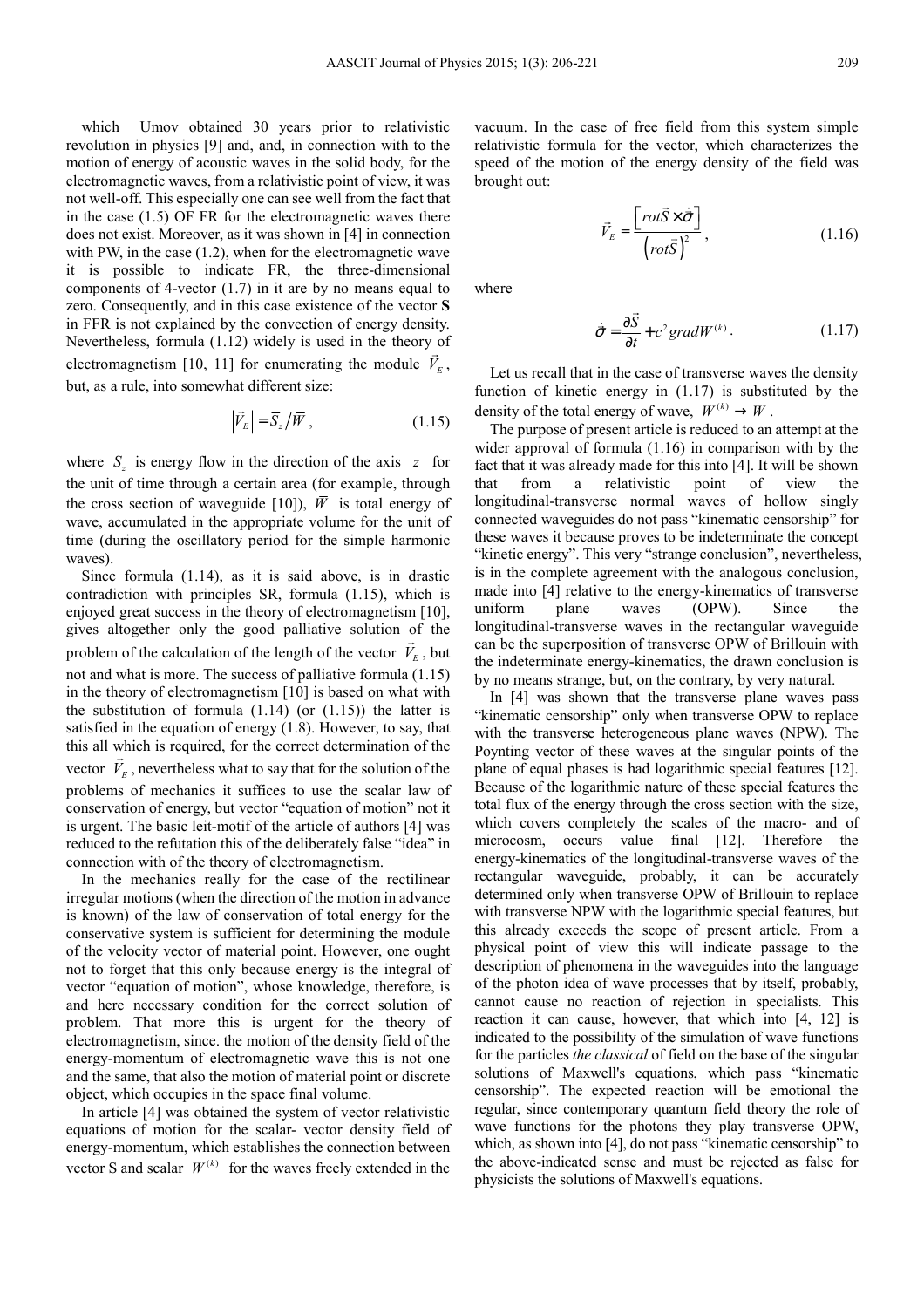# 2. Physics of Excitation and Conversion of Electrical Fields and Waves

#### 2.1. Dynamic Potentials and the Field of the Moving Charges

Gertz not only rewrote Maxwell's equations in the terms of partial derivatives. It made mistakes only in the fact that the electrical and magnetic fields were considered the invariants of speed. But already simple example of long lines is evidence of the inaccuracy of this approach. With the propagation of wave in the long line it is filled up with two forms of energy, which can be determined through the currents and the voltages or through the electrical and magnetic fields in the line. And only after wave will fill with electromagnetic energy all space between the generator and the load on it will begin to be separated energy. I.e. the time, by which stays this process, generator expended its power to the filling with energy of the section of line between the generator and the load. But if we begin to move away load from incoming line, then a quantity of energy being isolated on it will decrease, since. the part of the energy, expended by source, will leave to the filling with energy of the additional length of line, connected with the motion of load. If load will approach a source, then it will obtain an additional quantity of energy due to the decrease of its length. But if effective resistance is the load of line, then an increase or the decrease of the power expendable in it can be connected only with a change in the stress on this resistance. Therefore we come to the conclusion that during the motion of the observer of those of relatively already existing in the line fields on must lead to their change.

Being located in assigned IS, us interest those fields, which are created in it by the fixed and moving charges, and also by the electromagnetic waves, which are generated by the fixed and moving sources of such waves. The fields, which are created in this IS by moving charges and moving sources of electromagnetic waves, we will call dynamic. Can serve as an example of dynamic field the magnetic field, which appears around the moving charges.

As already mentioned, in the classical electrodynamics be absent the rule of the conversion of electrical and magnetic fields on upon transfer of one inertial system to another. This deficiency removes SR, basis of which are the covariant Lorenz conversions. With the entire mathematical validity of this approach the physical essence of such conversions up to now remains unexplained [13].

In this division will made attempt find the precisely physically substantiated ways of obtaining the conversions fields on upon transfer of one IS to another, and to also explain what dynamic potentials and fields can generate the moving charges. The first step, demonstrated in the works [14-20], was made in this direction a way of the introduction of the symmetrical laws of magnetoelectric and electromagnetic induction. These laws are written as follows:

$$
\oint \vec{E}' dl' = -\int \frac{\partial \vec{B}}{\partial t} d\vec{s} + \oint \left[ \vec{v} \times \vec{B} \right] dl'
$$
\n
$$
\oint \vec{H}' dl' = \int \frac{\partial \vec{D}}{\partial t} d\vec{s} - \oint \left[ \vec{v} \times \vec{D} \right] dl'
$$
\n(2.1.1)

or

$$
rot\vec{E}' = -\frac{\partial \vec{B}}{\partial t} + rot \left[ \vec{v} \times \vec{B} \right]
$$
  

$$
rot\vec{H}' = \frac{\partial \vec{D}}{\partial t} - rot \left[ \vec{v} \times \vec{D} \right]
$$
 (2.1.2)

For the constants fields on these relationships they take the form:

$$
\vec{E}' = \begin{bmatrix} \vec{v} \times \vec{B} \end{bmatrix}
$$
  
\n
$$
\vec{H}' = -\begin{bmatrix} \vec{v} \times \vec{D} \end{bmatrix}
$$
 (2.1.3)

In relationships (2.1.1-2.1.3), which assume the validity of the Galileo conversions, prime and not prime values present fields and elements in moving and fixed IS respectively. It must be noted, that conversions (2.1.3) earlier could be obtained only from Lorenz conversions.

The relationships (2.1.1-2.1.3), which present the laws of induction, do not give information about how arose fields in initial fixed IS. They describe only laws governing the propagation and conversion fields on in the case of motion with respect to the already existing fields.

The relationship  $(2.1.3)$  attest to the fact that in the case of relative motion of frame of references, between the fields *E* and  $\vec{H}$  there is a cross coupling, i.e., motion in the fields  $\vec{H}$ leads to the appearance fields on *E* and vice versa. From  $\ddot{ }$ these relationships escape the additional consequences, which were for the first time examined in the work [16].

The electric field  $E = \frac{g}{2\pi\epsilon r}$  outside the charged long rod

with a linear density *g* decreases as  $\frac{1}{r}$ , where *r* is distance from the central axis of the rod to the observation point.

If we in parallel to the axis of rod in the field *E* begin to move with the speed  $\Delta v$  another IS, then in it will appear the additional magnetic field  $\Delta H = \varepsilon E \Delta v$ . If we now with respect to already moving IS begin to move third frame of reference with the speed  $\Delta v$ , then already due to the motion in the field ∆*H* will appear additive to the electric field  $\Delta E = \mu \varepsilon E (\Delta v)^2$ . This process can be continued and further, as a result of which can be obtained the number, which gives the value of the electric field  $E'_v(r)$  in moving IS with reaching of the speed  $v = n\Delta v$ , when  $\Delta v \rightarrow 0$ , and  $n \rightarrow \infty$ . In the final analysis in moving IS the value of dynamic electric field will prove to be more than in the initial and to be determined by the relationship: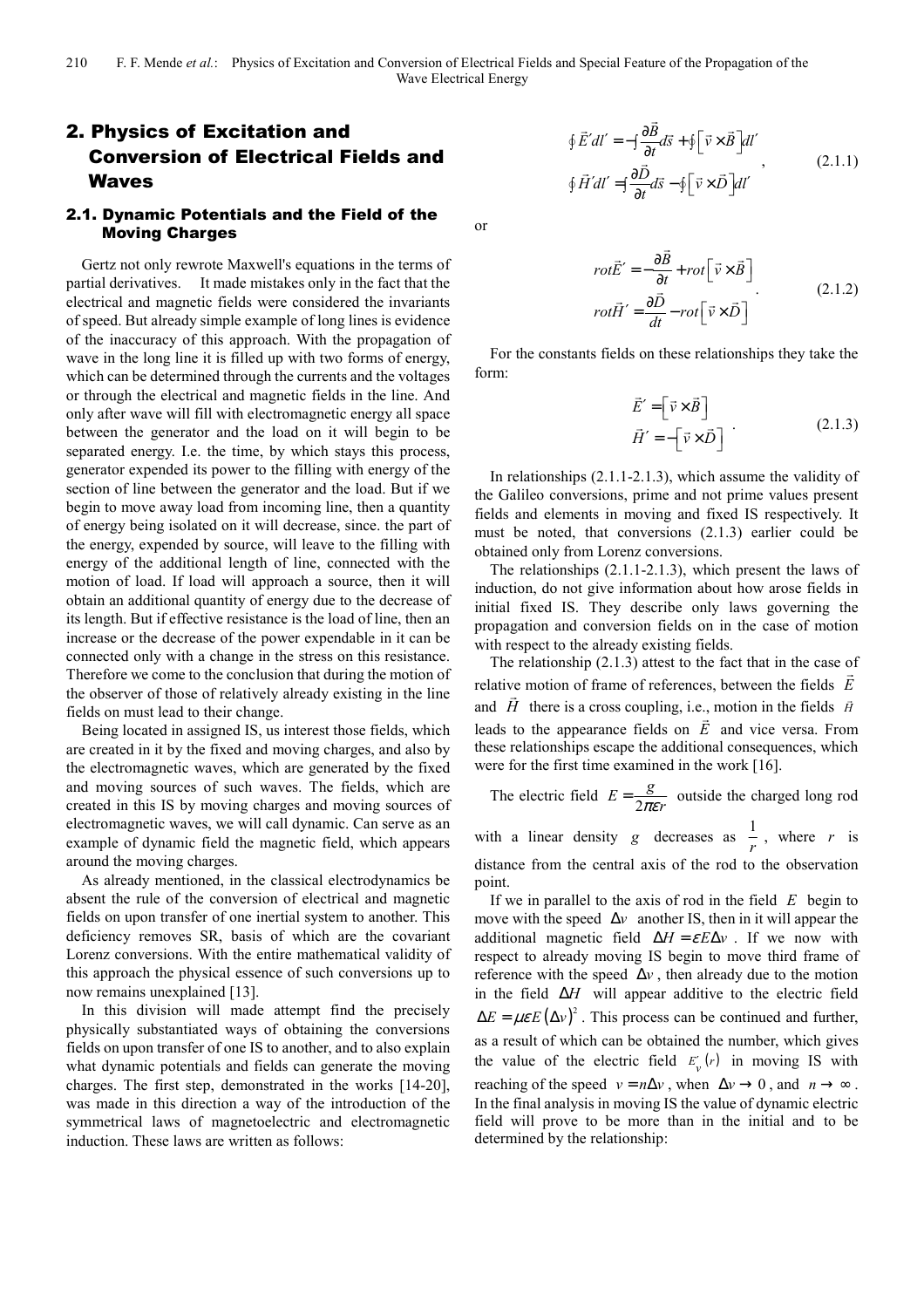$$
E'(r, v_{\perp}) = \frac{\gcd \frac{v_{\perp}}{c}}{2\pi\epsilon r} = Ech \frac{v_{\perp}}{c}.
$$

If speech goes about the electric field of the single charge *e* , then its electric field will be determined by the relationship:

$$
E'(r, v_{\perp}) = \frac{ech \frac{v_{\perp}}{c}}{4\pi \varepsilon r^2},
$$

where  $v_{\perp}$  is normal component of charge rate to the vector, which connects the moving charge and observation point. Expression for the scalar potential, created by the moving charge, for this case will be written down as follows:

$$
\varphi(r, v_{\perp}) = \frac{ech\frac{v_{\perp}}{c}}{4\pi\epsilon r} = \varphi(r)ch\frac{v_{\perp}}{c},
$$
\n(2.1.4)

where  $\varphi(r)$  is scalar potential of fixed charge. The potential  $\varphi(r, v_+)$  can be named scalar-vector, since it depends not only on the absolute value of charge, but also on speed and direction of its motion with respect to the observation point. Maximum value this potential has in the direction normal to the motion of charge itself. Moreover, if charge rate changes, which is connected with its acceleration, then can be calculated the electric fields, induced by the accelerated charge. During the motion in the magnetic field, using the already examined method, we obtain:

$$
H'(v_\perp) = Hch \frac{v_\perp}{c}.
$$

where  $v_{\perp}$  is speed normal to the direction of the magnetic field.

If we apply the obtained results to the electromagnetic wave and to designate components fields on parallel speeds IS as  $E_{\uparrow}$  and  $H_{\uparrow}$ , and  $E_{\perp}$  and  $H_{\perp}$  as components normal to it, then with the conversion fields on components, parallel to speed will not change, but components, normal to the direction of speed are converted according to the rule

$$
\vec{E}'_{\perp} = \vec{E}_{\perp} ch \frac{v}{c} + \frac{v}{c} \vec{v} \times \vec{B}_{\perp} sh \frac{v}{c},
$$
\n
$$
\vec{B}'_{\perp} = \vec{B}_{\perp} ch \frac{v}{c} - \frac{1}{vc} \vec{v} \times \vec{E}_{\perp} sh \frac{v}{c},
$$
\n(2.1.5)

where *c* is speed of light.

Conversions fields (2.1.5) they were for the first time obtained in the work [5].

However, the iteration technique, utilized for obtaining the given relationships, it is not possible to consider strict, since its convergence is not explained

Let us give a stricter conclusion in the matrix form even let us show that the form of conversions is wholly determined by the type of the utilized law of addition of velocities - classical or relativistic.

Let us examine the totality IS of such, that IS  $K_1$  moves with

the speed  $\Delta v$  relative to IS K, IS K<sub>2</sub> moves with the same speed  $\Delta v$  relative to K<sub>1</sub>, etc. If the module of the speed  $\Delta v$ is small (in comparison with the speed of light c), then for the transverse components fields on in IS  $K_1, K_2, \ldots$  we have:

$$
\vec{E}_{1\perp} = \vec{E}_{\perp} + \Delta \vec{v} \times \vec{B}_{\perp} \qquad \vec{B}_{1\perp} = \vec{B}_{\perp} - \Delta \vec{v} \times \vec{E}_{\perp} / c^2 \n\vec{E}_{2\perp} = \vec{E}_{1\perp} + \Delta \vec{v} \times \vec{B}_{1\perp} \qquad \vec{B}_{2\perp} = \vec{B}_{1\perp} - \Delta \vec{v} \times \vec{E}_{1\perp} / c^2.
$$
\n(2.1.6)

Upon transfer to each following IS of field are obtained increases in ∆*E* and ∆*B*

$$
\Delta \vec{E} = \Delta \vec{v} \times \vec{B}_{\perp}, \qquad \Delta \vec{B} = -\Delta \vec{v} \times \vec{E}_{\perp} / c^2, \qquad (2.1.7)
$$

where of the field  $\vec{E}_{\perp}$  and  $\vec{B}_{\perp}$  relate to current IS. Directing Cartesian axis *x* along  $\Delta \vec{v}$ , let us rewrite (2.1.7) in the components of the vector

$$
\Delta E_y = -B_z \Delta v, \qquad \Delta E = B_y \Delta v, \qquad \Delta B_y = E_z \Delta v / c^2 \ . \tag{2.1.8}
$$

Relationship (2.1.8) can be represented in the matrix form

$$
\Delta U = A U \Delta v \qquad \begin{pmatrix} 0 & 0 & 0 & -1 \\ 0 & 0 & 1 & 0 \\ 0 & 1/c^2 & 0 & 0 \\ -1/c^2 & 0 & 0 & 0 \end{pmatrix} \quad U = \begin{pmatrix} E_y \\ E_z \\ B_y \\ B_z \end{pmatrix}.
$$

If one assumes that the speed of system is summarized for the classical law of addition of velocities, i.e. the speed of final IS  $K' = K_N$  relative to the initial system *K* is  $v = N \Delta v$ , then we will obtain the matrix system of the differential equations

$$
\frac{dU(v)}{dv} = AU(v) \quad , \tag{2.1.9}
$$

with the matrix of the system *v* independent of the speed *A* . The solution of system is expressed as the matrix exponential curve  $exp(vA)$ :

$$
U' \equiv U(v) = \exp(vA)U
$$
,  $U = U(0)$ , (2.1.10)

here  $U$  is matrix column fields on in the system  $K$ , and  $U'$ is matrix column fields on in the system *K*′ . Substituting  $(2.1.10)$  into system  $(2.1.9)$ , we are convinced, that  $U'$  is actually the solution of system (2.1.9):

$$
\frac{dU(v)}{dv} = \frac{d\left[\exp(vA)\right]}{dv}U = A\exp(vA)U = AU(v).
$$

It remains to find this exponential curve by its expansion in the series:

$$
\exp(va) = E + vA + \frac{1}{2!}v^2A^2 + \frac{1}{3!}v^3A^3 + \frac{1}{4!}v^4A^4 + \dots
$$

where  $E$  is unit matrix with the size  $4 \times 4$ . For this it is convenient to write down the matrix *A* in the unit type form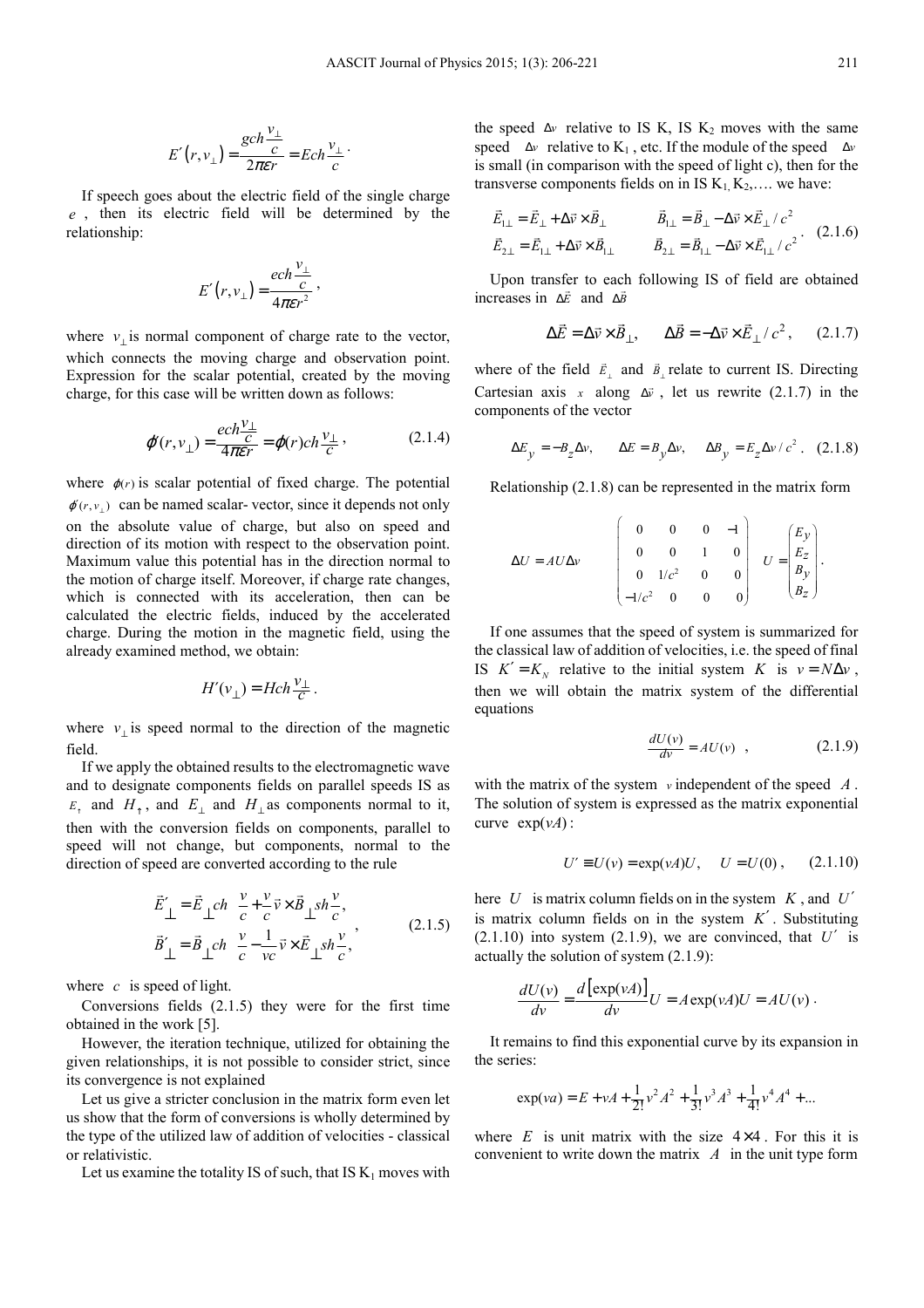$$
A = \begin{pmatrix} 0 & -\alpha \\ \alpha/c^2 & 0 \end{pmatrix}, \quad \alpha = \begin{pmatrix} 0 & 1 \\ -1 & 0 \end{pmatrix}, \quad 0 = \begin{pmatrix} 0 & 0 \\ 0 & 0 \end{pmatrix},
$$

then

$$
A^{2} = \begin{pmatrix} -\alpha^{2}/c^{2} & 0 \\ 0 & -\alpha/c^{2} \end{pmatrix} \qquad A^{3} = \begin{pmatrix} 0 & \alpha^{3}/c^{2} \\ -\alpha^{3}/c^{4} & 0 \end{pmatrix},
$$

$$
A^{4} = \begin{pmatrix} \alpha^{4}/c^{4} & 0 \\ 0 & \alpha^{4}/c^{4} \end{pmatrix}, \qquad A^{5} = \begin{pmatrix} 0 & -\alpha^{5}/c^{4} \\ \alpha^{5}/c^{6} & 0 \end{pmatrix} \dots
$$

And the elements of matrix exponential curve take the form

$$
\exp(\nu A) = \begin{pmatrix} Ich & v/c & -c\alpha sh & v/c \\ \left(\alpha sh & v/c\right)/c & Ich & v/c \end{pmatrix} = \begin{pmatrix} ch & v/c & 0 & 0 & -csh & v/c \\ 0 & ch & v/c & csh & v/c & 0 \\ 0 & \left(\alpha h & v/c\right)/c & ch & v/c & 0 \\ -\left(\sin v/c\right)/c & 0 & 0 & ch & v/c \end{pmatrix}.
$$

Now we return to  $(2.1.10)$  and substituting there  $\exp(\nu A)$ , we find

$$
E'_y = E_y ch \ v/c - cB_z sh \ v/c,
$$
  
\n
$$
E'_z = E_z ch \ v/c + cB_y sh \ v/c,
$$
  
\n
$$
B'_y = B_y ch \ v/c + (E_z/c) sh \ v/c,
$$
  
\n
$$
B'_z = B_z ch \ v/c - (E_y/c) sh \ v/c.
$$

Or in the vector record

$$
\vec{E}_{\perp}^{\prime} = \vec{E}_{\perp} ch \frac{v}{c} + \frac{v}{c} \vec{v} \times \vec{B}_{\perp} sh \frac{v}{c},
$$
\n
$$
\vec{B}_{\perp}^{\prime} = \vec{B}_{\perp} ch \frac{v}{c} - \frac{1}{vc} \vec{v} \times \vec{E}_{\perp} sh \frac{v}{c},
$$
\n(2.1.11)

This is conversions (2.1.5)

Regular question arises, why differ the conversions examined, indeed with the low speeds ∆*v* occur identical relationships (2.1.6) and (2.1.7). The fact is that according to the relativistic law of addition of velocities, are added not speeds, but rapidities. According to definition the rapidity is introduced as

$$
\theta = c \ \ arth \frac{v}{c} \,. \tag{2.1.12}
$$

Precisely, if the rapidity of the systems  $K_1$  and  $K$ ,  $K_2$ and  $K_1$ ,  $K_3$  and  $K_2$  they are distinguished to  $\Delta\theta$ , then rapidity the rapidity IRS  $K' = K_N$  relative to K is  $\theta = N\Delta\theta$ . With the low speeds  $\Delta\theta \approx \Delta v$ ; therefore formula (2.1.7) it is possible to rewrite so

$$
\Delta \vec{E} = \Delta \theta \times \vec{B}_{\perp}, \qquad \Delta \vec{B} = -\Delta \vec{\theta} \times \vec{E}_{\perp} / c^2 ,
$$

where  $\vec{\theta} = \theta \frac{\vec{v}}{v}$  $\overline{v}$ . System (2.1.9) taking into account the additivity of rapidity, but not speed, it is substituted by the system of equations

$$
\begin{aligned} \left[\exp(\nu A)\right]_{11} &= \left[\exp(\nu A)\right]_{22} = I - \frac{\nu^2}{2!c^2} + \frac{\nu^4}{4!c^4} - \dots, \\ \left[\exp(\nu A)\right]_{21} &= -c^2 \left[\exp(\nu A)\right]_{12} = \frac{\alpha}{c} \left(\frac{\nu}{c} - \frac{\nu^3}{3!c^3} + \frac{\nu^5}{5!c^5} - \dots\right), \end{aligned}
$$

where *I* is the unit matrix  $2 \times 2$ . It is not difficult to see that  $-\alpha^2 = \alpha^4 = -\alpha^6 = \alpha^8 = \dots = I$ , therefore we finally obtain

$$
\frac{dU(\theta)}{d\theta} = AU(\theta) \; .
$$

Thus, all computations will be analogous given above, only with the difference that in the expressions instead of the speeds will figure rapidity. In particular formulas (2.1.11) take the form

$$
\begin{split} \vec{E}_{\perp}' = \vec{E}_{\perp} ch \ \ \frac{\theta}{c} + \frac{\theta}{c} \, \vec{\theta} \times \vec{B}_{\perp} sh \frac{\theta}{c} \,, \\ \vec{B}_{\perp}' = \vec{B}_{\perp} ch \ \ \frac{\theta}{c} - \frac{1}{\theta c} \, \vec{\theta} \times \vec{E}_{\perp} sh \frac{\theta}{c} \,, \end{split}
$$

or

$$
\vec{E}_{\perp}^{\prime} = \vec{E}_{\perp} ch \frac{\theta}{c} + \frac{v}{c} \vec{v} \times \vec{B}_{\perp} sh \frac{\theta}{c},
$$
\n
$$
\vec{B}_{\perp}^{\prime} = \vec{B}_{\perp} ch \frac{\theta}{c} - \frac{1}{vc} \vec{v} \times \vec{E}_{\perp} sh \frac{\theta}{c}.
$$
\n(2.1.13)

,

Since

$$
Ch\frac{\theta}{c} = \frac{1}{\sqrt{1 - th^2(\theta/c)}}, \quad sh\frac{\theta}{c} = \frac{th(\theta/c)}{\sqrt{1 - th^2(\theta/c)}}
$$

that substitution  $(2.1.12)$  in  $(2.1.13)$  leads to the well know conversions fields on

$$
\vec{E}_{\perp}^{\prime} = \frac{1}{\sqrt{1 - v^2/c^2}} \left( \vec{E}_{\perp} + \vec{v} \vec{B}_{\perp} \right)
$$
\n
$$
\vec{B}_{\perp}^{\prime} = \frac{1}{\sqrt{1 - v^2/c^2}} \left( \vec{B}_{\perp} - \frac{1}{c^2} \vec{v} \times \vec{E}_{\perp} \right) \tag{2.1.14}
$$

With the small relative conversion rates (2.1.11) and (2.1.14) differ, beginning from the terms of the expansion of the order  $v^2/c^2$ .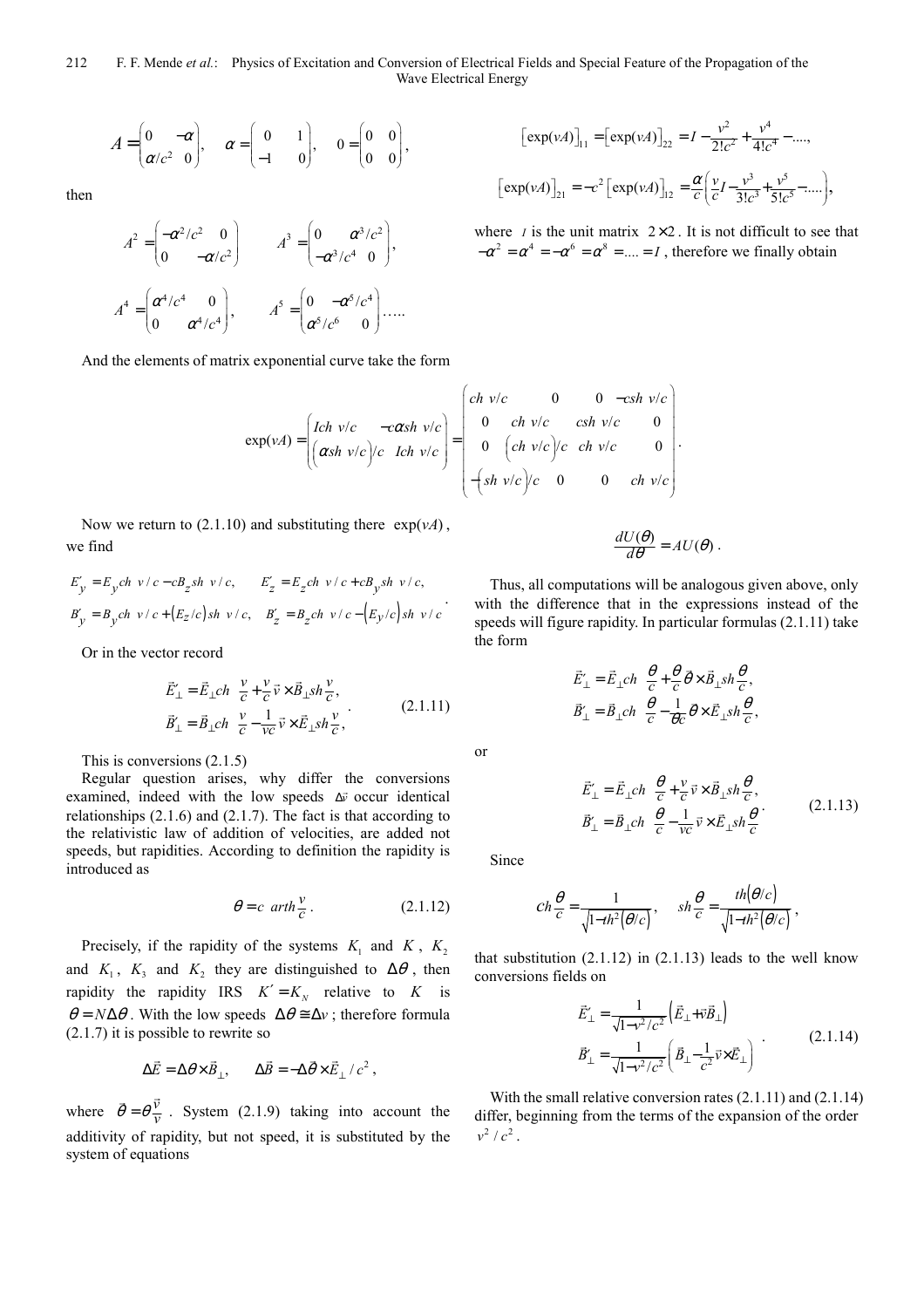#### 2.2. Problem of Emission of Electromagnetic Wave and the Laws of the Electro-Electrical Induction

Since field on any process of the propagation of electrical and potentials it is always connected with the delay, let us introduce the being late scalar- vector potential, by considering that the field of this potential is extended in this medium with a speed of light [18,20]:

$$
\varphi(r,t) = \frac{g \ c h \frac{v_{\perp}(t-\frac{r}{c})}{c}}{4\pi \ \varepsilon_0 r} \quad , \tag{2.2.1}
$$

where  $v_{\perp} \left( t - \frac{r}{c} \right)$  is component of the charge rate *g*, normal to

To the vector  $\vec{r}$  at the moment of the time  $t' = t - \frac{r}{c}$ ,  $r$  is distance between the charge and the point, at which is determined the field, at the moment of the time *t* .

Using a equation  $E = -\text{grad }\varphi(r, t)$ , let us find field at point 1 (Fig. 1). The gradient of the numerical value of a radius of the vector of  $\vec{r}$  is a scalar function of two points: the initial point of a radius of vector and its end point (in this case this point 1 on the axis of *x* and point 0 at the origin of coordinates). Point 1 is the point of source, while point 0 - by observation point. With the determination of gradient from the

function, which contains a radius depending on the conditions of task it is necessary to distinguish two cases:

- 1 The point of source is fixed and is considered as the function of the position of observation point.
- 2 Observation point is fixed and is considered as the function of the position of the point of source.



*Fig 1. Diagram of shaping of the induced electric field.* 

We will consider that the charge *e* accomplishes fluctuating motion along the axis  $y$ , in the environment of point 0, which is observation point, and fixed point 1 is the point of source and  $\vec{r}$  is considered as the function of the position of charge. Then we write down the value of electric field at point 1:

$$
E_y(1) = -\frac{\partial \varphi_1(r,t)}{\partial y} = -\frac{\partial}{\partial y} \frac{e}{4\pi \varepsilon_0 r(y,t)} \quad ch \frac{v_y\left(t - \frac{r(y,t)}{c}\right)}{c},
$$

when the amplitude of the fluctuations of charge is considerably less than distance to the observation point, it is possible to consider a radius vector constant. In this case we obtain:

$$
E_y(x,t) = -\frac{e}{4\pi\epsilon_0 cx} \frac{\partial v_y\left(t - \frac{x}{c}\right)}{\partial y} sh \frac{v_y\left(t - \frac{x}{c}\right)}{c} ,\qquad(2.2.2)
$$

where  $x$  is some fixed point on the axis  $x$ . Taking into account that

$$
\frac{\partial v_y \left(t - \frac{x}{c}\right)}{\partial y} = \frac{\partial v_y \left(t - \frac{x}{c}\right)}{\partial t} \frac{\partial t}{\partial y} = \frac{\partial v_y \left(t - \frac{x}{c}\right)}{\partial t} \frac{1}{v_y \left(t - \frac{x}{c}\right)}
$$

We obtain from  $(2.2.2)$ :

$$
E_y(x,t) = \frac{e}{4\pi\epsilon_0 cx} \frac{1}{v_y\left(t - \frac{x}{c}\right)} \frac{\partial v_y\left(t - \frac{x}{c}\right)}{\partial t} sh \frac{v_y\left(t - \frac{x}{c}\right)}{c}.
$$
 (2.2.3)

This is a complete emission law of the moving charge. If we take only first term of the expansion, then we will obtain from (2.2.3):

$$
E_y(x,t) = -\frac{e}{4\pi\epsilon_0 c^2 x} \frac{\partial v_y\left(t - \frac{x}{c}\right)}{\partial t} = -\frac{ea_y\left(t - \frac{x}{c}\right)}{4\pi\epsilon_0 c^2 x} \tag{2.2.4}
$$

where  $a_y\left(t-\frac{x}{c}\right)$  is being late acceleration of charge. This equation is wave equation and defines both the amplitude and phase responses of the wave of the electric field, radiated by the moving charge.

If we as the direction of emission take the vector, which lies at the plane *xy* , and which constitutes with the axis *y* the angle  $\alpha$ , then Eq. (2.2.4) takes the form:

$$
E_y(x,t,\alpha) = -\frac{ea_y\left(t - \frac{x}{c}\right)\sin\alpha}{4\pi\epsilon_0 c^2 x} \,. \tag{2.2.5}
$$

Equation (2.2.5) determines the radiation pattern. Since in this case there is axial symmetry relative to the axis  $y$ , it is possible to calculate the complete radiation pattern of this emission. This diagram corresponds to the radiation pattern of dipole emission.

Since  $\frac{1}{4\pi x} = A_H$  $\frac{ev_z\left(t-\frac{x}{c}\right)}{4\pi x} = A_H\left(t-\frac{x}{c}\right)$  $= A_H |t-\frac{\lambda}{c}|$  is being late vector potential,

Eq. (2.2.5) it is possible to rewrite

.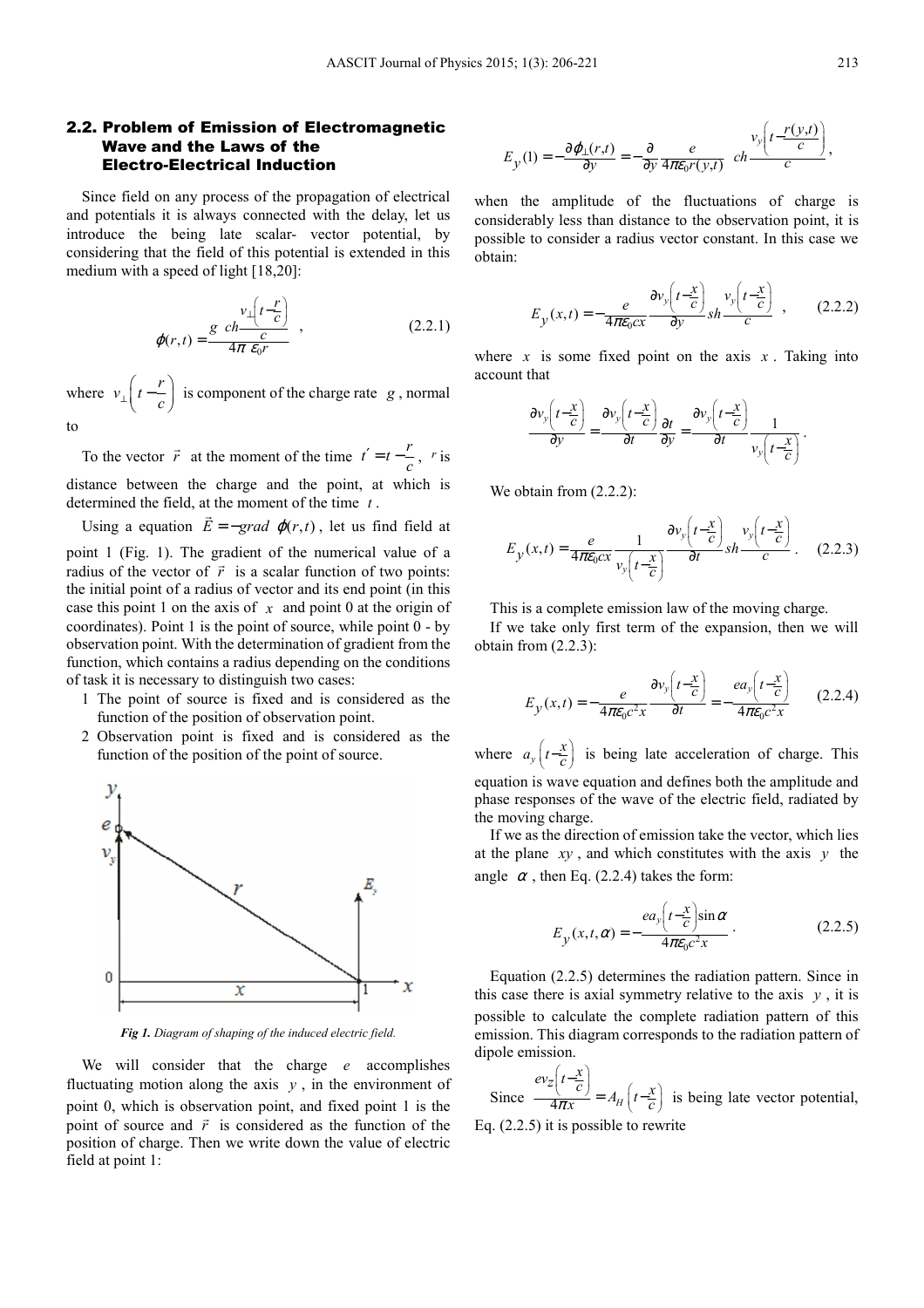$$
E_y(x,t,\alpha) = -\frac{ea_y\left(t-\frac{x}{c}\right)\sin\alpha}{4\pi\epsilon_0c^2x} = -\frac{1}{\epsilon_0c^2}\frac{\partial A_H\left(t-\frac{x}{c}\right)}{\partial t} = -\mu_0\frac{\partial A_H\left(t-\frac{x}{c}\right)}{\partial t}.
$$

Is again obtained complete agreement with the equations of the being late vector potential, but vector potential is introduced here not by phenomenological method, but with the use of a concept of the being late scalar-vector potential. It is necessary to note one important circumstance: in Maxwell's equations the electric fields, which present wave, vortex. In this case the electric fields bear gradient nature.

Let us demonstrate the still one possibility, which opens Eq. (2.2.5). It is known that in the electrodynamics there is this concept, as the electric dipole and dipole emission. Two charges with the opposite signs have the dipole moment:

$$
\vec{p} = e\vec{d} ,\qquad (2.2.6)
$$

where the vector  $d$  is directed from the negative charge toward the positive charge. Therefore current can be expressed through the derivative of dipole moment on the time

 $\overline{a}$ 

$$
e\vec{v} = e\frac{\partial \vec{d}}{\partial t} = \frac{\partial \vec{p}}{\partial t}.
$$

Consequently

$$
\vec{v} = \frac{1}{e} \frac{\partial \vec{p}}{\partial t},
$$

and

$$
\vec{a} = \frac{\partial \vec{v}}{\partial t} = \frac{1}{e} \frac{\partial^2 \vec{p}}{\partial t^2} .
$$

Substituting this equation into expression (2.2.5), we obtain the emission law of the being varied dipole.

$$
\vec{E} = -\frac{1}{4\pi r \varepsilon_0 c^2} \frac{\partial^2 p(t - \frac{r}{c})}{\partial t^2} \quad . \tag{2.2.7}
$$

This is also known equation [20].

In the process of fluctuating the electric dipole are created the electric fields of two forms. First, these are the electrical induction fields of emission, represented by equations (2.2.4), (1.2.5) and (2.2.6), connected with the acceleration of charge. In addition to this, around the being varied dipole are formed the electric fields of static dipole, which change in the time in connection with the fact that the distance between the charges it depends on time. These fields present the fields of the neighbor zone of dipole source. Specifically, energy of these field on the freely being varied dipole and it is expended on the emission. However, the summary value of field around this dipole at any moment of time defines as superposition fields on static dipole field on emissions.

The laws (2.2.4), (2.2.5), (2.2.7) are the laws of the direct action, in which already there is neither magnetic field on nor vector potentials. I.e. those structures, by which there were the magnetic field and magnetic vector potential, are already

taken and they no longer were necessary to us.

Using Eq. (2.2.5) it is possible to obtain the laws of reflection and scattering both for the single charges and, for any quantity of them. If any charge or group of charges undergo the action of external (strange) electric field, then such charges begin to accomplish a forced motion, and each of them emits electric fields in accordance with Eq. (2.2.5). The superposition of electrical field on, radiated by all charges, it is electrical wave.

If on the charge acts the electric field, then the acceleration of charge is determined by the equation

$$
a=-\frac{e}{m}E'_{y0}\sin \omega t.
$$

Taking into account this Eq. (2.2.5) assumes the form

$$
E_y(x,t,\alpha) = \frac{e^2 \sin \alpha}{4\pi\epsilon_0 c^2 m x} E_{y0}' \sin \omega(t - \frac{x}{c}) = \frac{K}{x} E_{y0}' \sin \omega(t - \frac{x}{c}), (2.2.8)
$$

where the coefficient  $K = \frac{e^2}{4}$  $\overline{c^2}$ sin 4  $K = \frac{e^2 \sin \alpha}{4\pi \varepsilon_0 c^2 m}$ α  $=\frac{e \sin \alpha}{4\pi \epsilon_0 c^2 m}$  can be named the

coefficient of scattering (re-emission) single charge in the assigned direction, since it determines the ability of charge to re-emit the acting on it external electric field.

The current wave of the displacement accompanies the wave of electric field:

$$
j_{y}(x,t) = \varepsilon_0 \frac{\partial E_y}{\partial t} = -\frac{e \sin \alpha}{4\pi c^2 x} \frac{\partial^2 v_y \left(t - \frac{x}{c}\right)}{\partial t^2}.
$$

If charge accomplishes its motion under the action of the electric field  $E' = E_0' \sin \omega t$ , then bias current in the distant zone will be written down as

$$
j_y(x,t) = -\frac{e^2 \omega}{4\pi c^2 m x} E'_{y0} \cos \omega \left( t - \frac{x}{c} \right).
$$
 (2.2.9)

The sum wave, which presents the propagation of electrical field on (2.2.8) and bias currents (2.2.9), can be named electrocurent wave. In this current wave of displacement lags behind the wave of electric field to the angle equal  $\pi/2$ . In parallel with the electrical waves it is possible to introduce magnetic waves, if we assume that

$$
\vec{j} = \varepsilon_0 \frac{\partial \vec{E}}{\partial t} = rot \vec{H}, \qquad (2.2.10)
$$

.

$$
div\vec{H}=0.
$$

Introduced thus magnetic field is vortex. Comparing (2.2.9) and (2.2.10) we obtain:

$$
\frac{\partial H_z(x,t)}{\partial x} = \frac{e^2 \omega \sin \alpha}{4\pi c^2 m x} E'_{y0} \cos \omega \left(t - \frac{x}{c}\right)
$$

Integrating this equation on the coordinate, we find the value of the magnetic field

$$
H_z(x,t) = \frac{e^2 \sin \alpha}{4\pi cm} E'_{y0} \sin \omega \left(t - \frac{x}{c}\right).
$$
 (2.2.11)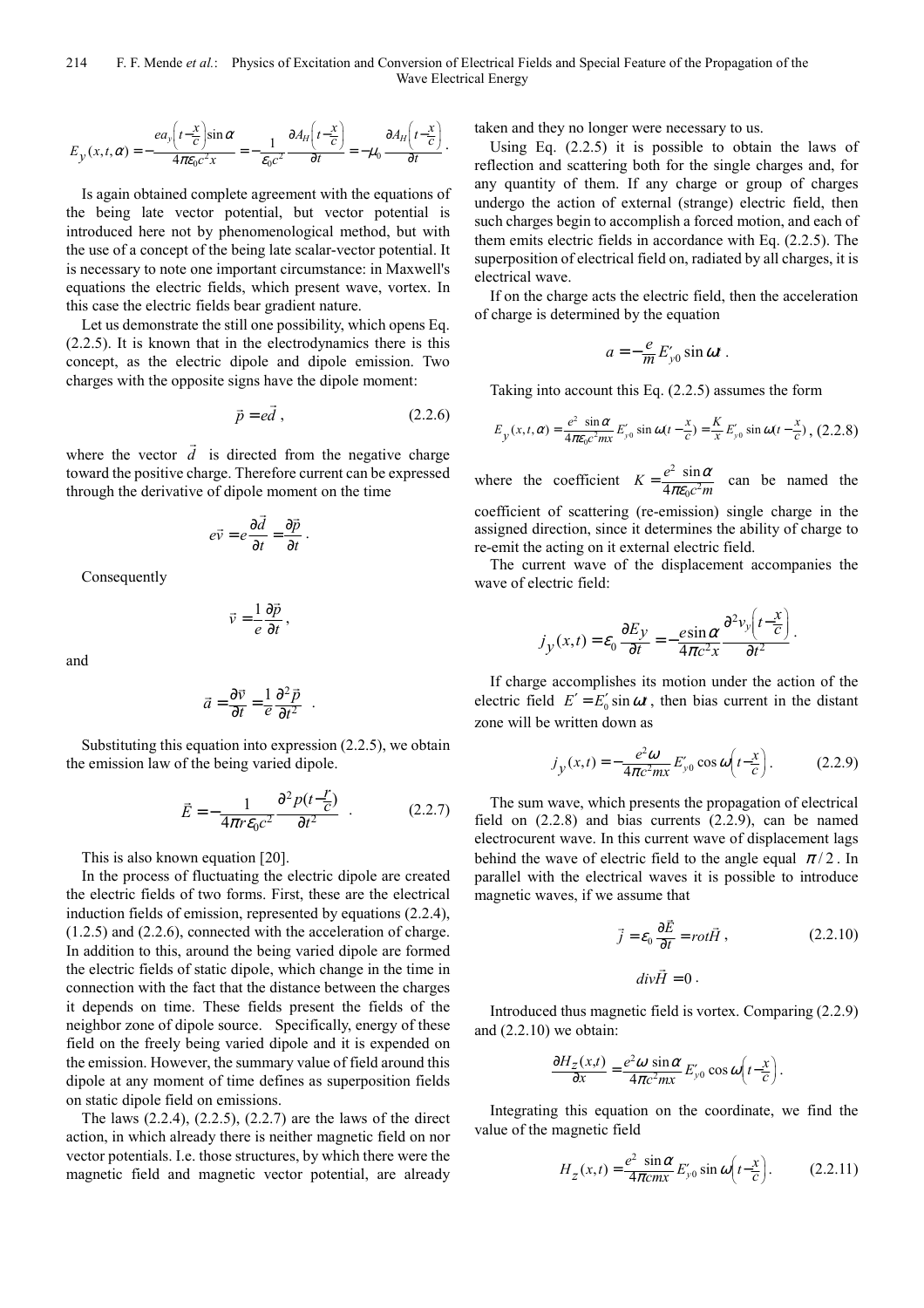Thus Eqs. (2.2.8), (2.2.9) and (2.2.11) can be named the laws of electro-electrical induction, since. They give the direct coupling between the electric fields, applied to the charge, and by fields and by currents induced by this charge in its environment. Charge itself comes in the role of the transformer, which ensures this reradiation. The magnetic field, which can be calculated with the aid of Eq. (2.2.11), is directed normally both toward the electric field and toward the direction of propagation, and their relation at each point of the space is equal

$$
\frac{E_y(x,t)}{H_z(x,t)} = \frac{1}{\varepsilon_0 c} = \sqrt{\frac{\mu_0}{\varepsilon_0}} = Z,
$$

where *z* is wave drag of free space.

The combination of electrical and magnetic wave is called the electromagnetic wave

Wave drag determines the active power of losses on the single area, located normal to the direction of propagation of the wave:

$$
P = \frac{1}{2} Z E_{y0}^2.
$$

Therefore electrocurent wave, crossing this area, transfers through it the power, determined by the data by equation, which is located in accordance with Poynting theorem about the power flux of electromagnetic wave. Therefore, for finding all parameters, which characterize wave process, it is sufficient examination only of electrocurent wave and knowledge of the wave drag of space. In this case it is in no way compulsory to introduce this concept as magnetic field and its vector potential, although there is nothing illegal in this. In this setting of the equations, obtained for the electrical and magnetic field, they completely satisfy Helmholtz theorem. This theorem says, that any single-valued and continuous vectorial field  $F$ , which turns into zero at infinity, can be represented uniquely as the sum of the gradient of a certain scalar function of and rotor of a certain vector function, whose divergence is equal to zero:

$$
\vec{F} = grad \varphi + rot \vec{C} ,
$$

$$
div \vec{C} = 0 .
$$

consequently, must exist clear separation fields on to the gradient and the vortex. It is evident that in the expressions, obtained for those induced field on, this separation is located. Electric fields have gradient nature, and magnetic is vortex field.

#### 2.3. Pulse Generator of the Radial Electric Field

Being based on the given results it is possible to propose the construction of the pulse generator of radial electric field, it is represented in Fig. 2. Generator consists of the massive metallic sphere, inside which is located the small spherical cavity, which approach two capillaries. Through the capillaries the cavity is filled up with nitroglycerine. The size of internal cavity and the thickness of the walls of sphere is selected in such a way that with the explosion nitroglycerine sphere it would not tear. The detonation of nitroglycerine is accomplished by an acoustic method by the way of sharp impact on the wall of sphere. After the detonation of charge the temperature in the internal cavity reaches value on the order of 10 thousand degrees and more, that also causes the appearance of radial electric pulse. Then, the gases emergent in the cavity slowly leave through the capillaries, and after cooling of sphere generator is again ready to work.

Let us point out that they can be recorded by a similar method and underground nuclear explosions, since the radial electric fields can without difficulty penetrate through any media.



*Fig 2. Pulse generator of the radial electric field.* 

It is easy to calculate the tension of electric field, generated by this generator, using the procedure, examined in the fourth division.

A generator of radial electric field can be carried out, using an electrical discharge in the ionized medium, for which should be used the charged capacitor, which they discharge through the space, connected by the thin wire (Fig. 3).



*Fig 3. Schematic of capacitor discharge.*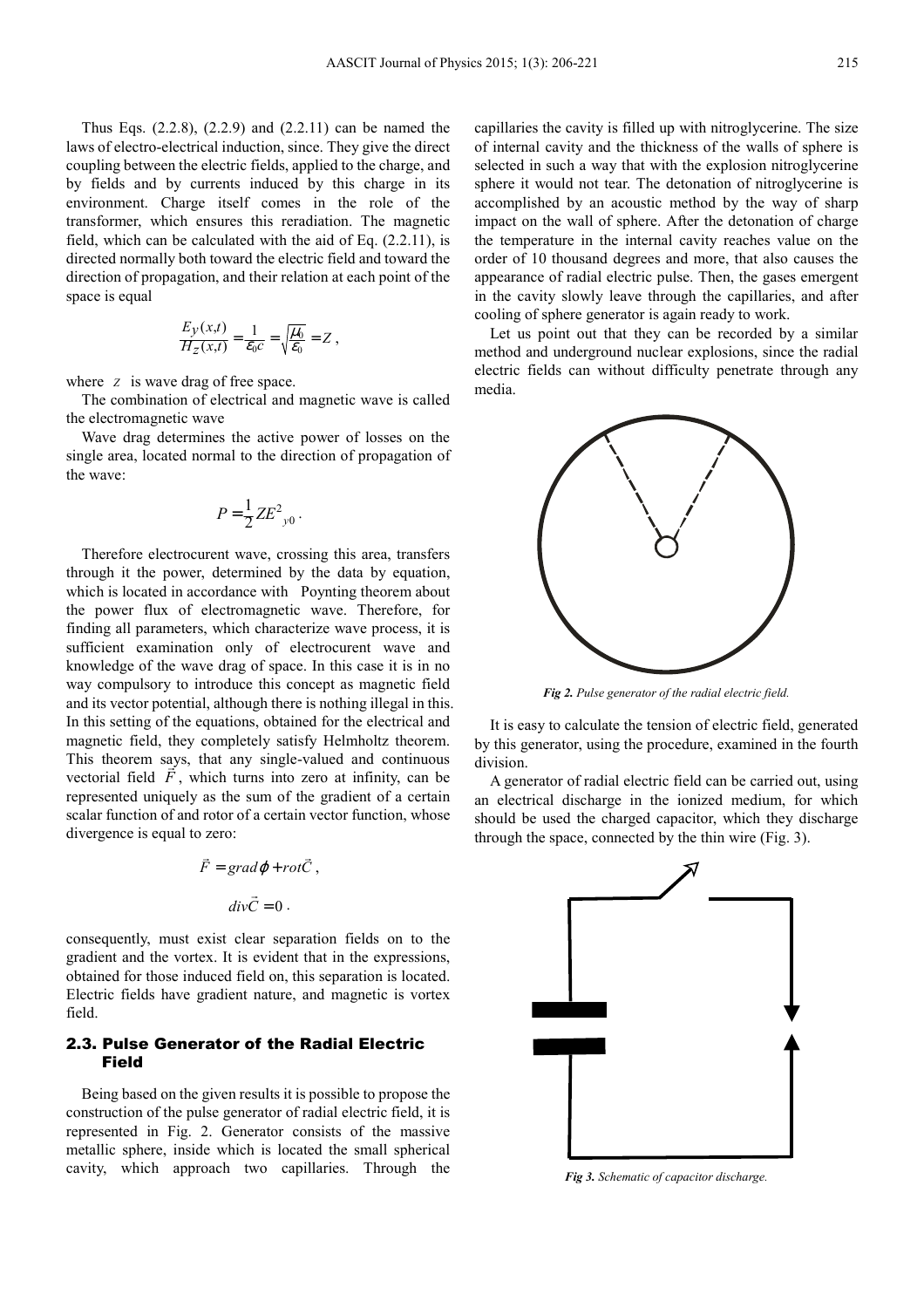During the discharge wire is melted, forming the plasma, which is compressed because of the pinch effect. The compression of plasma leads to its warming-up to the high temperature. General oscillator circuit is given in Fig. 4.

In the metallic capacity, which has upper lid, is located the unit of capacitors, key and discharger. The unit of capacitors is placed in the metal casing, which with the aid of the tube is suspended to the upper lid. Cover must have a good contact with the capacity. Through the tube in the upper lid is passed the dielectric rod, with the aid of which is accomplished closing key. At the moment of closing the key in the discharger appears the plasma, which generates the electric pulse, whose electric fields through the metallic capacity penetrate outside. These fields are fixed with the aid of the dipole antenna. For the visual observation and the record of pulse is used the oscillograph, which is connected to the antenna.



*Fig 4. General oscillator circuit of electric pulses.* 

Let us examine the parameters of the separate elements of generator. The capacitance of capacitor and the potential difference, to which it should be loaded, is selected on the basis of the following considerations. Of the energy, accumulated in the capacitor must be sufficiently for the warming-up of the cloud of plasma, which is formed with the capacitor discharge to temperature on the order 10000 K.

As the wire, which is undergone melting in the discharger, let us take the copper wire with a diameter of 0.1 mm and with a length of 1 mm. The specific weight of copper is equal to 8.94  $g/cm<sup>3</sup>$ ; therefore the mass of the section of wire indicated is equal  $\sim 7 \times 10^{-5}$  g, and its volume is equal  $\sim 8 \times 10^{-6}$  cm<sup>3</sup>. The heat capacity of copper composes  $\sim 4x10^{-1}$  J/gK, and melting point is equal to 1350 k. Therefore in order to heat wire to the melting point it will be required  $-4x10^{-2}$  J. Heat of fusion of copper composes  $\sim$ 2x10<sup>2</sup> J/g, therefore in order to melt wire it will be necessary  $\sim$ 1.4x10<sup>-2</sup> J. Heat of vaporization of copper is equal  $\sim$ 4.8 J/g; therefore for evaporating the wire to be required still  $\sim$ 3.5x10<sup>-4</sup> J. Therefore, in order to heat wire to the melting point, to melt it and to convert to vaporous state, to be required to spend  $\sim 5x10^{-2}$  J. Atom density of copper composes  $\sim 5x10^{22}$  1/sm<sup>3</sup>; therefore into the gaseous state will be transferred  $-4x10^{17}$  of atoms. Energy of the atom of gas composes  $k_BT$ , where  $k_B$  is the Boltzmann constant. Therefore in order to heat the quantity of atoms to the temperature of  $10^{of 4}$  k indicated necessary to spend  $\sim 6x10^{-2}$  J. Thus the total quantity of energy, necessary for the realization of the process examined, will compose  $10^{-1}$  J.

In accordance with Stephan-Boltzmann equation the power, radiated by the heated surface, is proportional to the fourth degree of its temperature

$$
P = \sigma S T^4,
$$

where  $\sigma$  is Stephan-Boltzmann constant, and *S* is area of radiating surface.

In order to calculate temperature with the known radiated power it is necessary to know the surface of radiating surface. As this surface let us select sphere with the surface  $\sim 3$  m<sup>2</sup>. Knowing explosive force and size of radiating surface, we find the temperature of the cloud of the explosion

$$
T = \sqrt[4]{\frac{P}{\sigma S}}.
$$

In the concept of scalar-vector potential, the scalar potential of charge *g* it is determined from the relationship

$$
\varphi(r) = \frac{g \ c h \frac{v_{\perp}}{c}}{4\pi \ \varepsilon_0 r} \tag{2.3.1}
$$

where, *r* is the distance between the charge and the observation point,  $v_{\perp}$  is the component of the charge, normal to the vector  $\vec{r}$ ,  $\varepsilon_0$  is dielectric constant of vacuum.

According to the estimations at the initial moment of thermonuclear explosion the temperature of plasmoid can reach several hundred million degrees. At such temperatures the electron gas is no longer degenerate and is subordinated to of the Boltzmann distribution. The most probable electron velocity in this case is determined by the relationship

$$
v = \sqrt{\frac{2k_B T}{m}} \tag{2.3.2}
$$

where *T* is temperature of plasma,  $k_B$  is Boltzmann constant, *m* is the mass of electron.

Using Eqs. (2.3.1) and (2..3.2), and taking into account with the expansion in the series of hyperbolic cosine the terms  $\sim$ 2 2 *v c* , we obtain the value of increase in the scalar potential at

the observation point

$$
\Delta \varphi \cong \frac{Nek_{B}T}{4\pi\varepsilon_{0}rmc^{2}}\,,\tag{2.3.3}
$$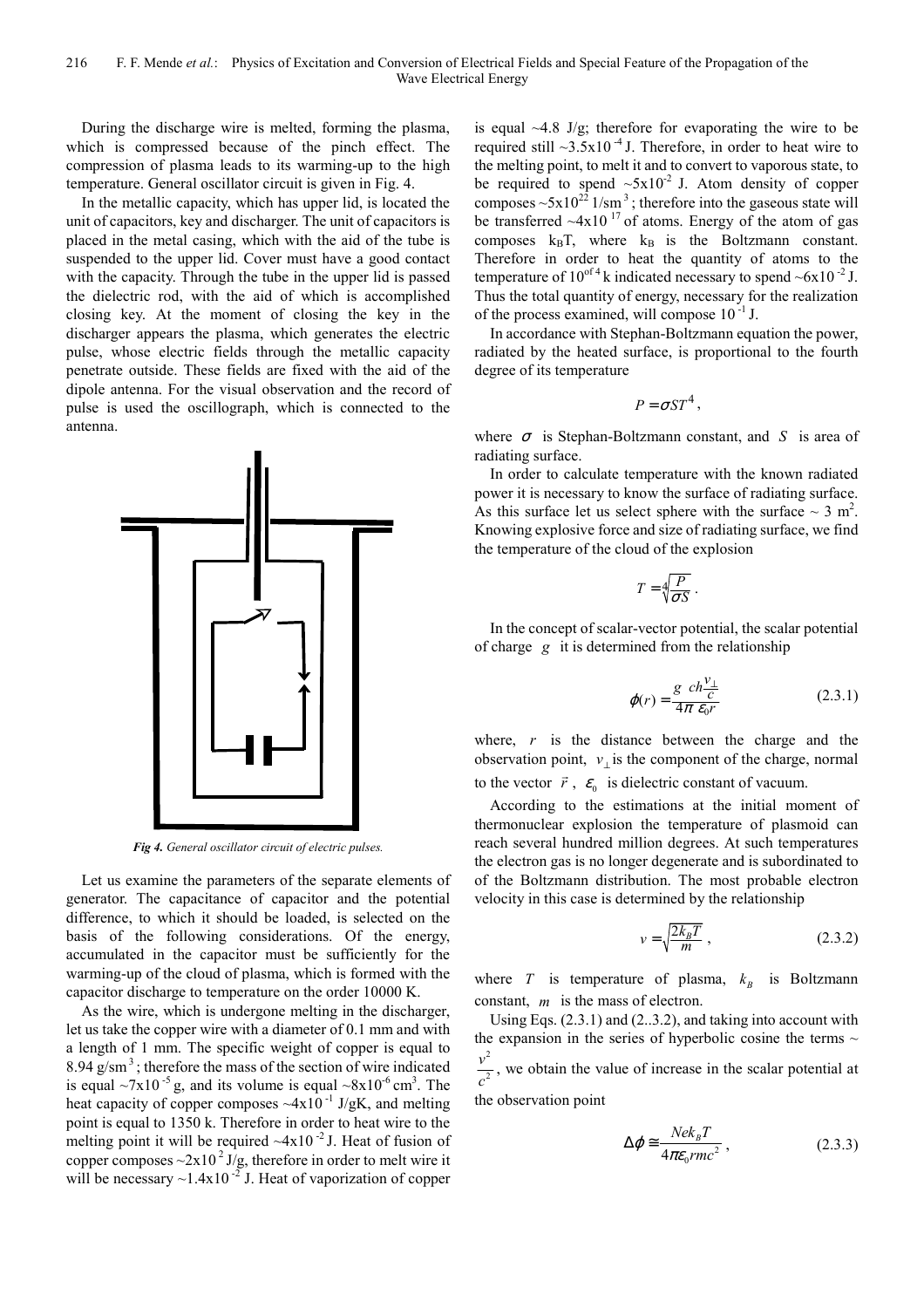where *N* is quantity of electrons in the cloud of explosion, *e* is electron charge. We determine from the formula the tension of radial electric field, which corresponds to this increase in the potential

$$
E = \frac{Nek_B T}{4\pi\epsilon_0 r^2 mc^2} = \frac{\Delta q}{4\pi\epsilon_0 r^2}
$$
 (2.3.4)

where

$$
\Delta q = \frac{Nek_BT}{mc^2}
$$

is an equivalent charge of explosion. Using relationship (2.3.4) it is possible to calculate the tension of electric field, created by this discharge. If we consider that iron atoms are completely ionized, then at a distance 1 m of the discharger the tension of electric field will compose ~10-2 V/m. This level of the tension of electrical is completely measured by the proposed method.

The energy, stored up in the capacitor, is determined from the relationship

$$
W = \frac{1}{2}CU^2
$$

If we load capacitor to a potential difference 400 V, then for obtaining the energy of the discharge of  $\sim$ 10 -1 J is necessary capacitor with a capacity  $\sim$ 1  $\mu$ F. The given calculation is tentative, since with its fulfillment the factors, which are yielded to calculation, were taken into account only at the same time, there is a whole series of the factors, which to consider is impossible.

# 3. Relativistic Mechanics in the Theory of Electromagnetism Kinematic Censorship in the Field Theory

#### 3.1. Principles of Relativistic Mechanics in the Theory of Electromagnetism Conditions "Kinematic Censorship" for the Running Electromagnetic Waves

The made above assertion about the fact that field theory generally and the Maxwell's equations in particular must be augmented by the system of vector equations of motion for the density function of energy and pulse of field, is very strong and, therefore, it is possible not to doubt the fact that it will lead to attempts at the opposition from the side "fundamental skeptics". Before the authors, therefore, arose the task of strengthening the line of reasoning, which occurred into [4], by means of the proposal of a number of the simple computational experiments, which without the special expenditures of time will be accessible for the repetition "by skeptics" and they will, possibly, give to them food for their own analogous experiences for the purpose to refute the positions, declared by the authors into [4]. Experiments concern the determination of conditions, which must be satisfied in the field theory so that relativistic energy kinematics of the selected particular solutions of Maxwell's equations would be accurately determined by formula (16), since it is the exact solution of the system of relativistic equations of motion for the density field of the energy-momentum of electromagnetic waves 1 freely extended in [the vacuum]. Thus, everything, that it is necessary to make, is reduced to determine all those conditions, which must satisfy the field of wave for the passage of the most important mechanical tests so that it would be possible to consider this wave physical. For this it is necessary simply to explain conditions, with which formula (2.1.16) can smoothly work. Moreover, it is desirable to also explain from a systematic point of view that it will be, if some condition for the applicability of formula (2.1.16) is not satisfied, but calculations on it are possible, which actually occurs always if  $rotS \neq 0$ . In this case it is interesting to explain the nature of the error, to which leads the incorrect use of formula  $(2.1.16)$ ; namely: this there will be error in the length of the vector  $V_E$  or, on the contrary, error in its direction? But or error will be both in the one and in the other?

It is necessary to note that there exist only two not connected with other condition for the lawfulness of using formula  $(1.16)$ . It first, is required that condition  $(I)$  would be satisfied for the field of wave:  $rotS \neq 0$ , and, in the second place, so that (II) relativistic invariant of field (1.3), if it is not equal to zero, it would be possible to identify as the energy density of the rest of wave. Condition (the II) is connected with the fact that only in this case it is possible to determine the entering in (1.17) density function of kinetic wave energy, which is completely necessary for the legitimate application of formula (1.16) in the case of the kinematic testing of the field of longitudinal-transverse waves.

Three such experiments were already proposed into [4]. One of them concerned the field of transverse OPW in the vacuum. BY OPW do not pass "kinematic censorship" simply because  $rotS = 0$ , and condition (I) is not carried out. Let us note that in this case  $\eta = 0$ , and condition (the II) is not at all urgent, but kinetic energy for this wave is determined, it coincides with the total energy of wave. The second experiment was set with respect to transverse NPW with the logarithmic special features on the plane of equal phases. This wave passes "kinematic censorship", since. condition (I) is carried out,  $\eta = 0$ , and kinetic energy, as in OPW, it coincides with the total energy of wave. Calculations according to  $\vec{v}$ formula (1.16) bring in this case to the correct result:  $V_E = c\vec{e}_z$ , where  $\vec{e}_z$  - unit vector in the direction, perpendicular to the plane of the equal phases3.

Finally, the third experiment was executed into [4] for longitudinal-transverse NPW (for TM- polarized PW). Both applicability conditions for formula (1.16) for this wave function are carried out. Namely, condition (the II) is satisfied: function for the density of kinetic energy,  $W^{(k)}$ , wave taking into account interlinear footnote 1 is determined, since.

<sup>3</sup> This experiment prove also [4], that the TEM waves in the multiconnected hollow waveguides pass "kinematic censorship".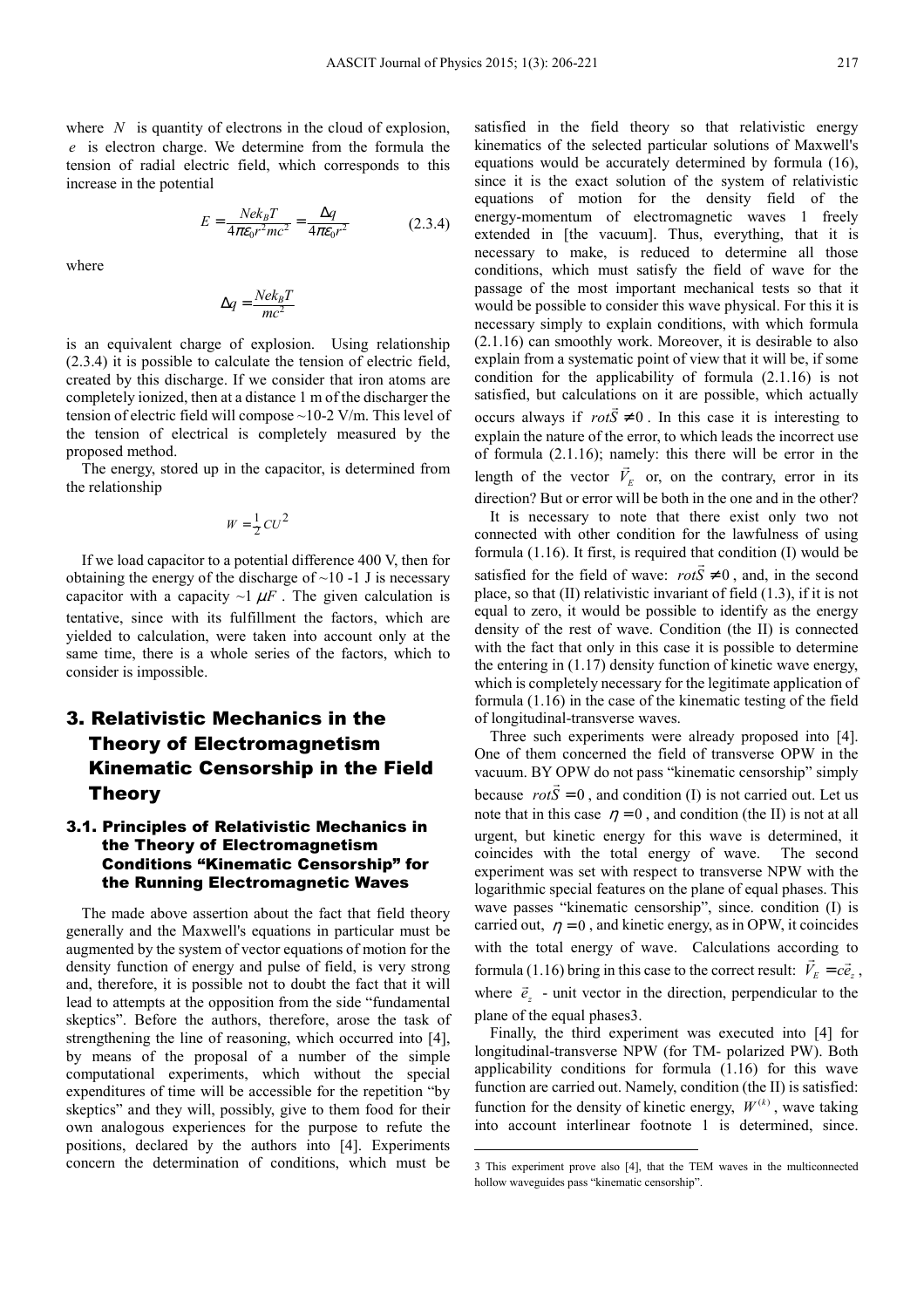4-scalar (1.3) gives the positively determined density function of rest energy of wave,  $W^{(r)}$ , (see it is below). Condition (i) also is satisfied, since. wave - heterogeneous. The calculations, executed into [4] according to formula (1.16), lead to the correct result:  $\vec{V}_E = c/\beta \vec{e}_z$ , where  $\vec{e}_z$  is unit vector in the direction, perpendicular to the plane of equal phases,  $\beta$ is moderating ratio of wave,  $\beta < 1$ .

In this article we will place the fourth computational experiment. It will be directed toward testing of the normal waves of the rectangular waveguide. The propagated without the damping normal waves in the hollow waveguides of singly connected section as PW in the vacuum above impedance plane [4], are longitudinal-transverse modes,  $\eta \neq 0$ . For this case (1.2) important are the following relationships, which were not obtained into [12], but which implicitly were carried out into [4] for the calculations, executed there in connection with BY PW. Namely, if  $\eta \neq 0$ , then two formulas are equivalent to expression (1.3):

$$
W_B = W_E + \eta ,
$$
  

$$
W_E = W_B - \eta .
$$

Substituting them on the turn in (1.10), we will obtain the relationship, in one case,

$$
W = 2W_E + \eta \qquad W = \vec{E}^2 + \eta \qquad (3.1.1)
$$

and in other respectively

$$
W = 2W_B - \eta \qquad W = \vec{B}^2 - \eta \,. \tag{3.1.2}
$$

However, for the interpretation of these formulas as mechanical,

$$
W = W^{(k)} + W^{(r)} \qquad \left( W^{(k,r)} > 0 \right). \tag{3.1.3}
$$

Important significance has a sign of the invariant of  $\eta$ computable from formula (1.3) relativistic.

In principle, is generally possible two versions: (I)  $\eta$  is fixed position function in Minkowski's space, (II)  $\eta$  is alternating function.

As shown into [4] for longitudinal-transverse NPW in the vacuum (for PW above the impedance plane) occurs situation (j). Moreover, the sign of  $\eta$  depends on the polarization of wave. For the TM- polarization of  $\eta < 0$  (see footnote 1). Formula is immediate (3.1.2). For the Those- polarization of  $\eta > 0$ , aktulna formula (3.1.1). Consequently, in the first case, as this follows from formulas  $(3.1.1-3.1.3)$ , we have  $W^{(r)} = -\eta$ ,  $W^{(k)} = \vec{B}^2$ . Let us note that those executed into appropriate calculations, although it is implicit, completely correspond to these relationships. For Those- polarized PW, as it is possible easily to show, we will have:  $W^{(r)} = \eta$ .  $W^{(k)} = \vec{E}^2$  $\ddot{\phantom{0}}$ . In a word, both formulas,  $(3.1.1)$  and  $(3.1.2)$ , in the theory are claimed, and them can be interpreted as mechanical in sense (3.1.3). This circumstance is extremely

important, since. independent of polarization PW its kinetic energy is determined, which only is necessary for the heterogeneous wave (satisfying the requirements (I) automatically) so that formula (1.16) would be for it applicable and wave was past test on the kinematics.

If for the wave occurs situation (II), then to the relativistic invariant of the field of the wave  $\eta$  it is not possible to assign the sense of rest energy of wave. Both formulas, (3.1.1) and (3.1.2), are unfit for this. Wave will not pass "kinematic censorship" and on the strictest physical measures must be rejected. Specifically, this situation occurs for the normal waves of hollow waveguides with the singly connected cross section. Let us show this based on the example of the waveguide of rectangular cross section.

#### 3.2. Strict Kinematic Testing of the Normal Waves of the Hollow Waveguide of the Rectangular Cross Section

As an exponential example let us examine monochromatic  $H_{n0}$  is the wave of the rectangular waveguide. The components of the field of wave, as it is possible to show, are evinced by Gaussian system of units as follows:

$$
\begin{Bmatrix} E_y \\ B_x \end{Bmatrix} = A \begin{Bmatrix} 1 \\ -k_0^{-1} \gamma \end{Bmatrix} \sin \alpha \cos \beta \quad , \tag{3.2.1}
$$

$$
B_z = Ak_0^{-1}\gamma_\perp\cos\alpha\sin\beta\quad.\tag{3.2.2}
$$

In formulas (3.2.1) and (3.2.2) are introduced the following designations:

$$
\alpha = \gamma_{\perp} x, \ \beta = (\gamma z - \omega t) \quad , \tag{3.2.3}
$$

$$
\gamma_{\perp} = n\pi/a, \ k_0 = \omega/c \ , \qquad (3.2.4)
$$

*A* is amplitude with the physical dimensionality of the field strength.

Pole  $H_{n0}$  is wave does not depend on the vertical transverse coordinate *y* (height of the waveguide *b,* therefore, does not enter into formulas for the components of field). The width of the waveguide *a* along the horizontal coordinate of *x* enters into expression (3.2.4) for the transverse wave number  $\gamma_{\perp}$  of wave. Wave is moved in the direction of the growth of the longitudinal coordinate *z*; therefore  $\gamma$  in (3.2.3) plays the role of the longitudinal wave number of wave. The unit vectors of the Cartesian coordinate system form the right-handed triad of the vectors:

$$
\vec{x}_0 \times \vec{y}_0 = \vec{z}_0 \quad . \tag{3.2.5}
$$

In further conversions will be used calibrated to  $k_0$ transverse,  $\tilde{\gamma}_1$ , and longitudinal,  $\tilde{\gamma}$ , the wave numbers, which are connected together, thus, with the usual relationship:

$$
1 = \tilde{\gamma}_\perp^2 + \tilde{\gamma}^2 \quad . \tag{3.2.6}
$$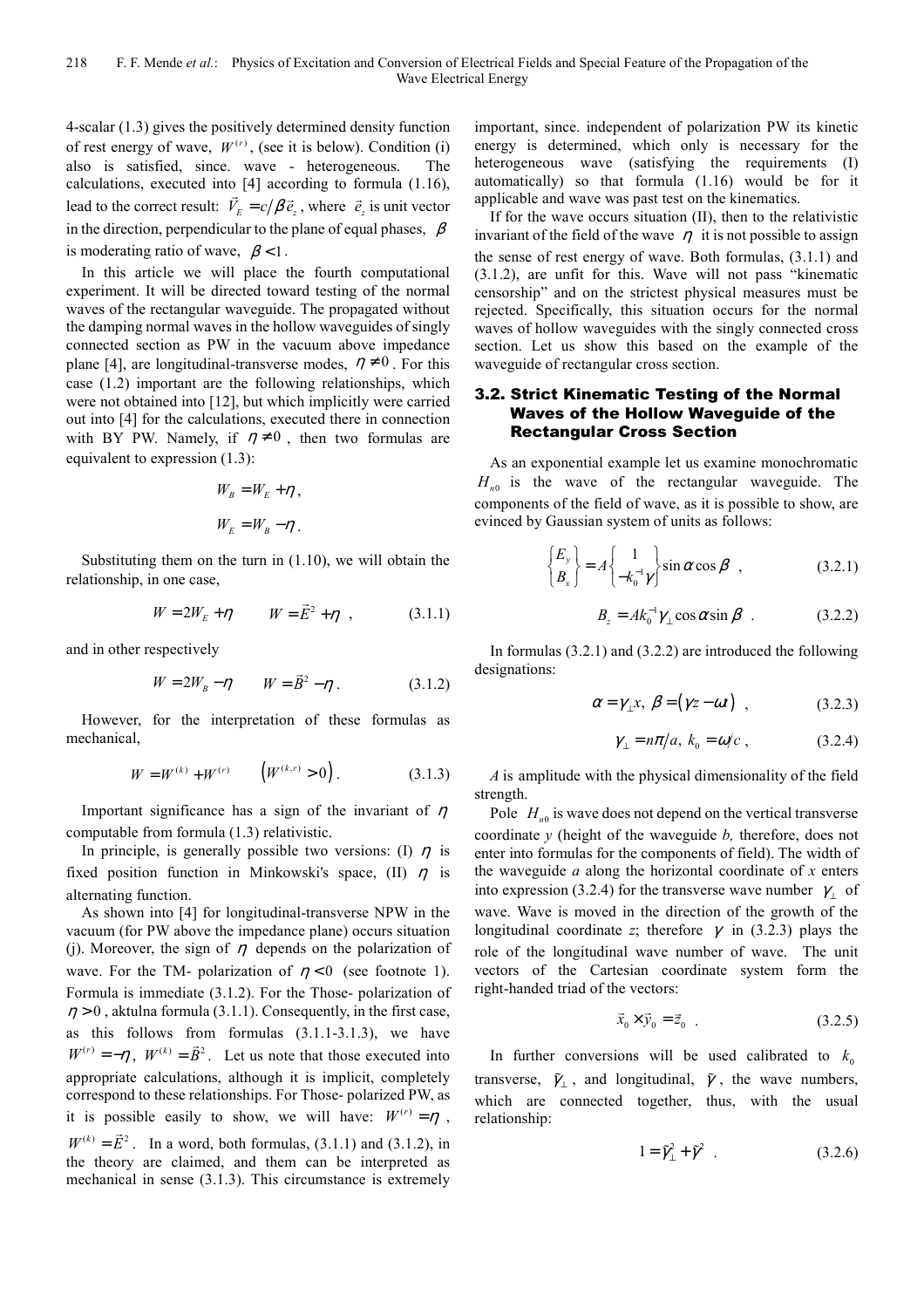For  $A = 1$  and taking into account the aforesaid the squares of the components of the field of wave, as this follows from (3.2.1) and (3.2.2), are described by the following expressions:

$$
\begin{Bmatrix} E_y^2 \\ B_x^2 \end{Bmatrix} = \begin{Bmatrix} 1 \\ \tilde{\gamma}^2 \end{Bmatrix} \sin^2 \alpha \cos^2 \beta , \qquad (3.2.7)
$$

$$
B_z^2 = \tilde{\gamma}_\perp \cos^2 \alpha \sin^2 \beta \,. \tag{3.2.8}
$$

Let us verify first fulfillment of conditions  $(I)$ . For this it is necessary to calculate the axial vector of *rotS* and to be convinced of the fact that it is not equal to zero.

The wave is had two nontrivial components of Poynting's vector:

$$
S_z = -cE_y B_x = c\tilde{\gamma}\sin^2\alpha\cos^2\beta\,,\tag{3.2.9}
$$

$$
S_x = cE_y B_z = \frac{c}{4} \tilde{\gamma}_\perp \sin(2\alpha) \sin(2\beta) \,. \tag{3.2.10}
$$

The required axial vector will have only one transverse component:

$$
rot\vec{S} = \left(\frac{\partial S_x}{\partial z} - \frac{\partial S_z}{\partial x}\right)\vec{y}_0.
$$
 (3.2.11)

After substituting in (3.2.11) formulas (3.2.9) and (3.2.10), after differentiation and number of elementary conversions and simplifications, we find:

$$
rot\vec{S} = -\frac{c}{2}\tilde{\gamma}\gamma_{\perp}\sin(2\alpha)\vec{y}_0 . \qquad (3.2.12)
$$

We see that the condition (I) is satisfied. So must be, since in the cross section of waveguide the standing wave is formed; therefore the normal wave of waveguide on the plane of equal phases  $(z = const)$  is heterogeneous longitudinal-transverse plane wave. Let us verify now fulfillment of conditions (II). For this it is necessary to determine the relativistic invariant of field (1.3).

The square of the vector of magnetic field taking into account  $(3.2.7)$  and  $(3.2.8)$  is written as follows:

$$
\vec{B}^2 = \tilde{\gamma}^2 \sin^2 \alpha \cos^2 \beta + \tilde{\gamma}_\perp^2 \cos^2 \alpha \sin^2 \beta.
$$

Elementary trigonometric conversions with using of formula (3.2.6) lead this expression to the following:

$$
\vec{B}^2 = \sin^2 \alpha \cos^2 \beta + \tilde{\gamma}_{\perp}^2 \left( \cos^2 \alpha - \cos^2 \beta \right). \tag{3.2.13}
$$

The square of the vector of electric field, as this follows from (3.2.7), is determined as follows:

$$
\vec{E}^2 = \sin^2 \alpha \cos^2 \beta. \tag{3.2.14}
$$

 $\overline{a}$ 

Reading according to formula (1.3) from (3.2.13) expression in right side (3.2.14), we will obtain the answer:

$$
\eta = \frac{1}{2} \tilde{\gamma}_{\perp}^2 \left( \cos^2 \alpha - \cos^2 \beta \right). \tag{3.2.15}
$$

Taking into account relationships (3.2.3), in which are determined the variables  $\alpha$  and  $\beta$ , formula (3.2.15) shows that with exception of those points of the spaces inside the waveguide, which are the points of longitudinal secants of the planes  $x = \text{const}$ , on which is satisfied the condition  $\cos^2 \alpha \neq 0$ , function (3.2.15) is the alternating function of the longitudinal coordinate *z* and time *t*. This means that the relativistic invariant of field (3.2.15) does not satisfy condition (II): it does not befit for the idea of the density function of rest energy of the wave4, and another method to make this there does not exist. Consequently, in this case there are no bases for that, in order to one of the formulas:  $(3.1.1)$  or  $(3.1.2)$  it would be possible to consider as formula (3.1.3) for the energies in the spirit of relativistic mechanics. Hence it follows that the field of the normal waves of hollow waveguide, at least, rectangular cross section does not pass test for the relativistic kinematics and the application of formula (1.16) in this case incorrectly. As has already been spoken at the beginning, this conclusion it will completely agree with the fact that, as it was shown into [12], field transverse OPW does not pass "kinetic censorship" of relativistic mechanics, since. for it the condition is not satisfied (I). It will agree in that reason, that  $H_{n0}$  is the wave in the rectangular waveguide can be decomposed on the sum of two transverse OPW of Brillouin, which are extended inclined, at the angle  $\theta$ , with respect to the longitudinal axis of waveguide [18]: (III)  $\tilde{\gamma}_{\perp} = \sin \theta$ ,  $\tilde{\gamma} = \cos \theta$ . In view of the fact that the partial waves of Brillouin do not pass relativistic test on the kinematics of energy, negative result on this test in connection with of  $H_{n0}$  is to waves in the rectangular waveguide is completely regular. In this connection it is interesting to note the following. It is shown [18] that the wave functions of normal waves in the hollow circular waveguides also can be represented by the superposition of the continuum of transverse OPW: in the form integral from the angular parameter  $\psi$ ,  $\psi \in [-\pi, \pi]$ . This means that the directions of propagation of partial OPW of continuum form in the space round cone with the rotational axis, which coincides with the longitudinal axis of waveguide. The aperture angle  $\theta$  this cone is connected with the transverse and longitudinal wave numbers of wave with relationship ( III) [18]. Hence it follows that the normal waves of hollow circular waveguide will not pass the test for the same reason indicated, on which it do not pass the normal waves of the rectangular waveguide. Most likely, this relativistic test will not pass the normal waves of the hollow waveguides of the singly connected cross section of arbitrary form.

On this it would be possible and to finish, but from a systematic point of view it is of interest to explain, as vector formula (1.16) beyond the limits of the region of its applicability works. For this we will accept the deliberately

<sup>4</sup> the physical dimensionality of the energy density of expression (3.2.15) is restored with its additional multiplication to the lowered coefficient of  $A^2$ .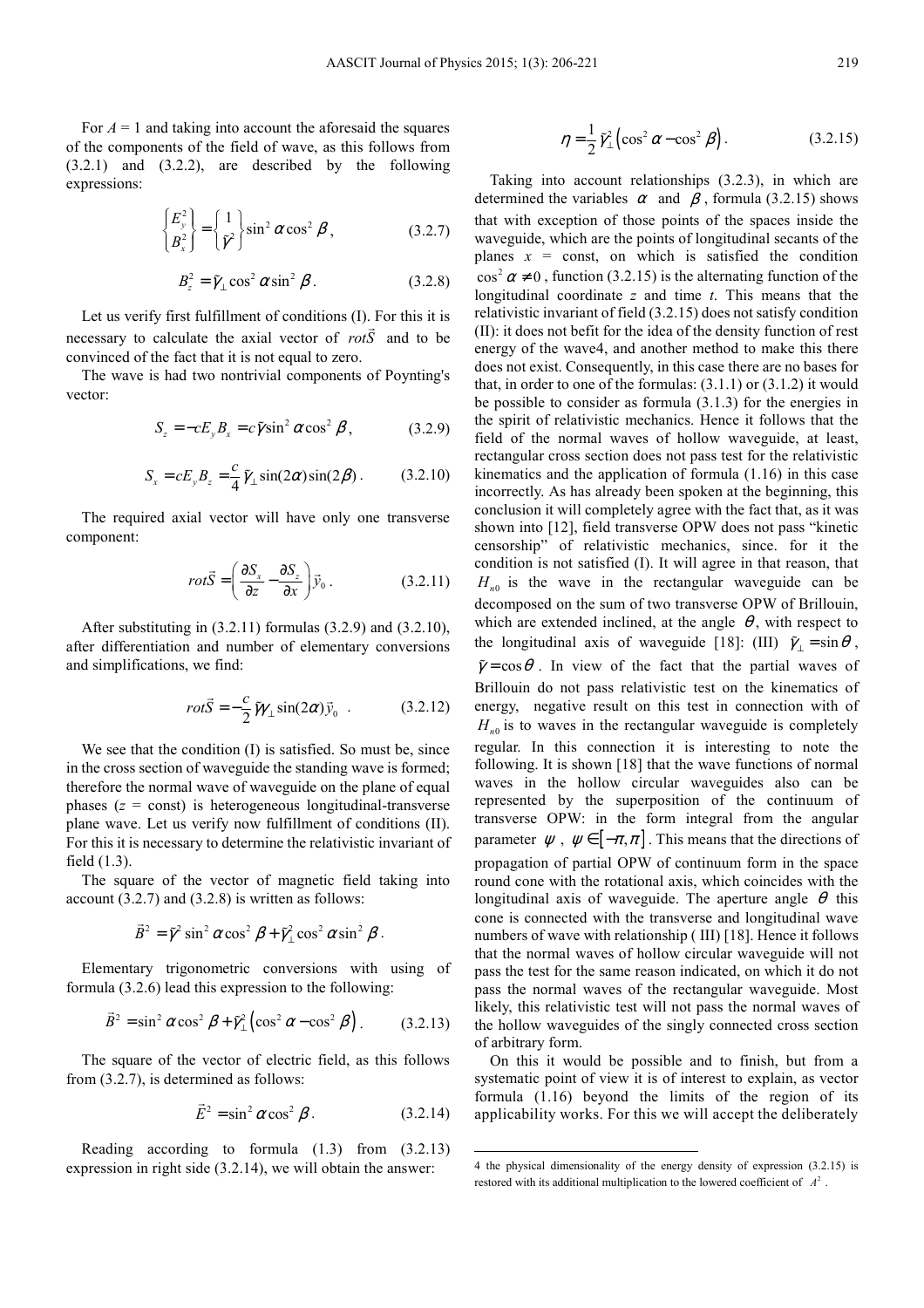erroneous assumption that the expression for the energy density of rest (standardized value) is given by formula (3.2.15). Actually, after accumulating, according to determination  $(1.10)$ , formula  $(3.2.13)$  and  $(3.2.14)$ , we will obtain expression for the density of the total energy:

$$
W = \frac{1}{2} (\vec{B}^2 + \vec{E}^2) = \sin^2 \alpha \cos^2 \beta + \frac{1}{2} \tilde{\gamma}_\perp^2 (\cos^2 \alpha - \cos^2 \beta). \quad (3.2.16)
$$

After comparing (3.2.16) to formulas (3.2.13) and (3.2.14), and also keeping in mind formulas (3.1.1) and (3.1.2), we will see, that in this case of urgent appears formula (3.1.1), but not (3.1.2), as this was for TM- polarized PW. This can be explained by the fact that the longitudinal-transverse  $H_{n0}$ the wave of the rectangular waveguide is had the one- only component of the electric field  $E_y$ , which is transverse. According to this sign this wave is similar to Those- polarized

PW, for which immediate is the same formula (3.1.1), but not (3.1.2).

If we accept the erroneous conclusion that second term in right side (3.2.16) is the function  $W^{(r)}$ , then in accordance with formula (3.1.3) first term in (3.2.16) is the density of the kinetic wave energy,

$$
W^{(k)} = \sin^2 \alpha \cos^2 \beta \tag{3.2.17}
$$

Let us look now, this erroneous prerequisite will lead to what.

For enumerating the velocity vector according to formula (1.16) it is necessary to determine the polar vector  $\dot{\sigma}$ according to formula  $(1.17)$ . The entering in  $(1.17)$  vectors will calculate. Namely, keeping in mind formulas (3.2.17) and (3.2.3), we will obtain:

$$
c^{2}gradW^{(k)} = c^{2} \left[ (\gamma_{\perp}/2)(1+\cos 2\beta)\sin(2\alpha)\vec{x}_{0} - \gamma\sin^{2}\alpha\sin(2\beta)\vec{z}_{0} \right].
$$
 (3.2.18)

Differentiating expressions  $(3.2.9)$  and  $(3.2.10)$  on the time, we will obtain also that

$$
\frac{\partial \vec{S}}{\partial t} = c^2 \left[ -(\gamma_\perp/2) \sin 2\alpha \cos(2\beta) \vec{x}_0 + \gamma \sin^2 \alpha \sin(2\beta) \vec{z}_0 \right]. \tag{3.2.19}
$$

After accumulating vectors (3.2.18) and (3.2.19), we find:

$$
\dot{\vec{\sigma}} = c^2 \left( \gamma_{\perp} / 2 \right) \sin(2\alpha) \vec{x}_0 \,. \tag{3.2.20}
$$

Taking into account formulas (3.2.5), (3.2.12) and (3.2.20) we obtain:

$$
\left[rot\vec{S}\times\dot{\vec{\sigma}}\right] = \frac{c^3}{4}\tilde{\gamma}\gamma_{\perp}^2\sin^2(2\alpha)\vec{z}_0.
$$
 (3.2.21)

From (3.2.12) we determine the square of the length of the axial vector:

$$
\left( rot\vec{S}\right)^{2} = \frac{c^{2}}{4}\tilde{\gamma}^{2}\gamma_{\perp}^{2}\sin^{2}(2\alpha). \qquad (3.2.22)
$$

After substituting  $(3.2.21)$  and  $(3.2.22)$  in  $(1.16)$ , we obtain the answer:

$$
\vec{V}_E = \frac{c}{\widetilde{\gamma}}\,\vec{\bar{z}}_0 = \frac{\omega}{\gamma}\,\vec{\bar{z}}_0 = V_{ph}\vec{\bar{z}}_0\,,\ \, \left|\vec{V}_E\right| = V_{ph} > c\,\,.
$$

As it was expected, the incorrect (in the given circumstances) use of relativistic formula (1.16) leads to the erroneous result for the module of velocity vector, but for the direction of vector formula gives correct answer.

#### 4. Conclusion

The laws of classical electrodynamics they reflect experimental facts they are phenomenological. Unfortunately, contemporary classical electrodynamics is not deprived of the contradictions, which did not up to now obtain their explanation. The fundamental equations of contemporary classical electrodynamics are Maxwell's equation. But not all

know that those equations, which it is customary to assume as Maxwell's equations, not are those equations, which used itself Maxwell. During writing of its equations it used the substantional derivative, that are made themselves they invariant with respect to the Galileo conversions. Subsequently Hertz and Heaviside excluded from the substantional derivative its convective part, after writing down Maxwell's equations in the partial derivatives. In this form the equations are invariant to the conversions of Lorenz and this approach laid way to the creation of the special theory of relativity In the article are examined the conversions of electromagnetic pour on upon transfer of one inertial system to another, obtained on the basis of the equations of electromagnetic and magnetoelectric induction with the use by the substantional derivative and they are examined the consequences, which escape from such conversions. Physics of the emission of electromagnetic waves on the basis of the concept of scalar- vector potential is examined and shown that this concept assumes the clear separation between the gradient and vorticity fields. From the point of view of this separation the electric fields are gradient, and magnetic field presents vorticity fields.

Regular connection to the theory of the electromagnetism of the system of equations of motion for the density of the energy-momentum of field introduces into the theory the substantial limitations, which are manifested in the form sufficiently rigid censorship for the selection of the physically significant solutions Maxwell's equations. It is shown based on the example of the waveguides of rectangular cross section in the article that the normal waves of the hollow waveguides of singly connected section do not pass relativistic test on the energy-kinematics. The scalar density field of energy of these waves does not satisfy the requirements of relativistic mechanics. Namely, the velocity of propagation of energy of